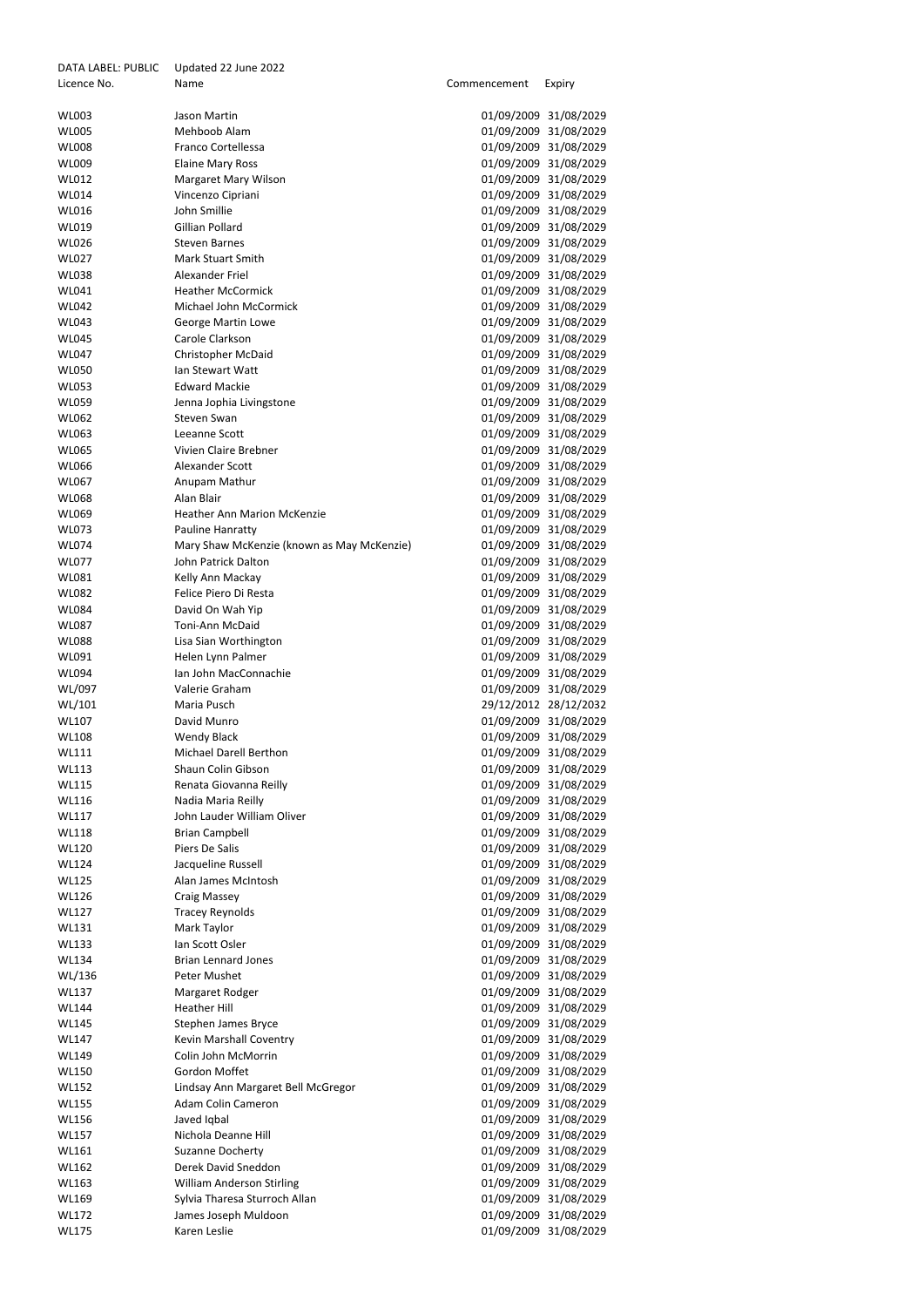| <b>WL176</b>                 | Duncan Alexander Bain                  | 01/09/2009 | 31/08/2029                                     |
|------------------------------|----------------------------------------|------------|------------------------------------------------|
| <b>WL178</b>                 | Sucha Singh                            | 01/09/2009 | 31/08/2029                                     |
| <b>WL188</b>                 | Nicola Greenhalgh                      | 01/09/2009 | 31/08/2029                                     |
|                              |                                        |            |                                                |
| <b>WL191</b>                 | Robert John James Kinnaird             | 01/09/2009 | 31/08/2029                                     |
| <b>WL194</b>                 | Charles Neil Scott Cowan               | 01/09/2009 | 31/08/2029                                     |
| <b>WL197</b>                 | Thomas Lally                           | 01/09/2009 | 31/08/2029                                     |
| <b>WL199</b>                 | James Crease                           | 01/09/2009 | 31/08/2029                                     |
| <b>WL206</b>                 | Glen Rennie Collin                     | 01/09/2009 | 31/08/2029                                     |
| <b>WL211</b>                 | Henry McLauchlan                       | 01/09/2009 | 31/08/2029                                     |
| <b>WL213</b>                 | <b>Gary Southwick</b>                  | 01/09/2009 | 31/08/2029                                     |
| <b>WL215</b>                 | Laura Shankland                        |            | 01/09/2009 31/08/2029                          |
|                              | Ian Chester                            |            |                                                |
| <b>WL216</b>                 |                                        | 01/09/2009 | 31/08/2029                                     |
| <b>WL220</b>                 | Javed Iqbal                            | 01/09/2009 | 31/08/2029                                     |
| <b>WL222</b>                 | <b>Steven James Bell</b>               |            | 01/09/2009 31/08/2029                          |
| <b>WL223</b>                 | Margaret Lammie Fleming                | 01/09/2009 | 31/08/2029                                     |
| <b>WL225</b>                 | Nicola Hartil                          | 01/09/2009 | 31/08/2029                                     |
| <b>WL226</b>                 | Ghazala Iqbal                          | 01/09/2009 | 31/08/2029                                     |
| <b>WL230</b>                 | Janice Louise Stewart                  | 01/09/2009 | 31/08/2029                                     |
| <b>WL233</b>                 | Philip John Davies                     |            | 01/09/2009 31/08/2029                          |
| <b>WL234</b>                 | David Roy Cairney                      | 01/09/2009 | 31/08/2029                                     |
|                              |                                        |            |                                                |
| <b>WL236</b>                 | Donald Alistair Buchanan McLauchlan    | 01/09/2009 | 31/08/2029                                     |
| <b>WL237</b>                 | Munir Ahmad Khan                       | 01/09/2009 | 31/08/2029                                     |
| <b>WL243</b>                 | Sheelendra Bihari Lal                  | 01/09/2009 | 31/08/2029                                     |
| <b>WL244</b>                 | Irene Frances Kilgallon                | 01/09/2009 | 31/08/2029                                     |
| <b>WL249</b>                 | Suzanne Joyce Elizabeth Maule          | 01/09/2009 | 31/08/2029                                     |
| <b>WL259</b>                 | Julie-Ann Davies                       |            | 01/09/2009 31/08/2029                          |
| <b>WL261</b>                 | <b>Elaine Marion Hunter</b>            | 01/09/2009 | 31/08/2029                                     |
| <b>WL263</b>                 |                                        |            |                                                |
|                              | Allan Milligan Black Rae               | 01/09/2009 | 31/08/2029                                     |
| <b>WL264</b>                 | <b>Xuan Ping</b>                       | 01/09/2009 | 31/08/2029                                     |
| <b>WL268</b>                 | Kim Lesley Lawler                      | 01/09/2009 | 31/08/2029                                     |
| <b>WL269</b>                 | Elizabeth Anne Davidson                | 01/09/2009 | 31/08/2029                                     |
| <b>WL272</b>                 | <b>Thomas Donaldson</b>                | 01/09/2009 | 31/08/2029                                     |
| <b>WL275</b>                 | Colin Sinclair                         |            | 01/09/2009 31/08/2029                          |
| <b>WL278</b>                 | Shimara Nasseri                        | 01/09/2009 | 31/08/2029                                     |
| <b>WL285</b>                 | Richard John Livingstone               | 01/09/2009 | 31/08/2029                                     |
| <b>WL286</b>                 | <b>Mark Preston</b>                    | 01/09/2009 | 31/08/2029                                     |
|                              |                                        |            |                                                |
| <b>WL292</b>                 | <b>Mary Spiers</b>                     | 01/09/2009 | 31/08/2029                                     |
| <b>WL296</b>                 | <b>Donald Cameron Macleod</b>          | 01/09/2009 | 31/08/2029                                     |
| <b>WL303</b>                 | David Burton Stewart                   | 01/09/2009 | 31/08/2029                                     |
| <b>WL306</b>                 | Lorna Jane Troup                       | 01/09/2009 | 31/08/2029                                     |
| <b>WL308</b>                 | Alistair James Bruce                   | 01/09/2009 | 31/08/2029                                     |
| WL310                        | Henrietta Peutherer Scott              |            | 01/09/2009 31/08/2029                          |
| <b>WL312</b>                 | <b>Margaret Rodger Deans</b>           | 01/09/2009 | 31/08/2029                                     |
| <b>WL316</b>                 | Cezary Grzelak                         | 01/09/2009 | 31/08/2029                                     |
| <b>WL322</b>                 | Jamie Blackwood                        |            | 01/09/2009 31/08/2029                          |
|                              | Imran Mohammed Arif                    |            |                                                |
| <b>WL323</b>                 |                                        | 01/09/2009 | 31/08/2029                                     |
| <b>WL324</b>                 | <b>Scott David Culliven</b>            |            | 01/09/2009 31/08/2029                          |
| <b>WL331</b>                 | Fergis Robert Aitken                   | 01/09/2009 | 31/08/2029                                     |
| <b>WL332</b>                 | Lorraine Campbell                      | 01/09/2009 | 31/08/2029                                     |
| <b>WL336</b>                 | Jared Robertson                        |            | 01/09/2009 31/08/2029                          |
| <b>WL337</b>                 | Charlotte Mary Catherine Connelly      | 01/09/2009 | 31/08/2029                                     |
| <b>WL342</b>                 | <b>Gillies Kenneth Macleod</b>         | 01/09/2009 | 31/08/2029                                     |
| <b>WL349</b>                 | <b>Elaine Stevenson</b>                | 01/09/2009 | 31/08/2029                                     |
| <b>WL357</b>                 | Margaret Gill                          | 01/09/2009 | 31/08/2029                                     |
|                              |                                        |            |                                                |
| WL361                        | Leslie Greenhalgh                      | 01/09/2009 | 31/08/2029                                     |
| <b>WL366</b>                 | Alexander Forrest McTaggart            | 01/09/2009 | 31/08/2029                                     |
| <b>WL370</b>                 | Allison Kemp                           | 01/09/2009 | 31/08/2029                                     |
| <b>WL375</b>                 | <b>Martin Stewart Mackay</b>           | 01/09/2009 | 31/08/2029                                     |
| <b>WL377</b>                 | <b>Ralph Craig</b>                     | 01/09/2009 | 31/08/2029                                     |
| <b>WL381</b>                 | Mary Gallagher Beveridge McKale        | 01/09/2009 | 31/08/2029                                     |
| <b>WL382</b>                 | Roderick Kerr                          | 01/09/2009 | 31/08/2029                                     |
| <b>WL389</b>                 | Nazar Hussain                          | 01/09/2009 | 31/08/2029                                     |
| WL391                        | George William Shepherd                |            | 01/09/2009 31/08/2029                          |
|                              |                                        |            |                                                |
| <b>WL392</b>                 | Volker Steinemann                      |            | 01/09/2009 31/08/2029                          |
| <b>WL393</b>                 | Lauren Janet Wallbanks                 |            | 01/09/2009 31/08/2029                          |
| <b>WL394</b>                 | Fabrizio Crolla                        |            | 01/09/2009 31/08/2029                          |
| <b>WL395</b>                 | Jason Alexander Edward Davidson        |            | 01/09/2009 31/08/2029                          |
| <b>WL401</b>                 | <b>William Douglas Tait</b>            |            | 01/09/2009 31/08/2029                          |
| <b>WL402</b>                 | Kevin Joseph Regan                     |            | 01/09/2009 31/08/2029                          |
| <b>WL405</b>                 |                                        |            | 31/08/2029                                     |
|                              |                                        |            |                                                |
|                              | <b>Agnes Hill</b>                      | 01/09/2009 |                                                |
| <b>WL407</b>                 | <b>Scott Muir Birrell</b>              |            | 01/09/2009 31/08/2029                          |
| <b>WL408</b>                 | Sheida Ali                             |            | 01/09/2009 31/08/2029                          |
| <b>WL409</b><br><b>WL412</b> | Akbar Ali<br>Peter Andrew James Dornom |            | 01/09/2009 31/08/2029<br>01/09/2009 31/08/2029 |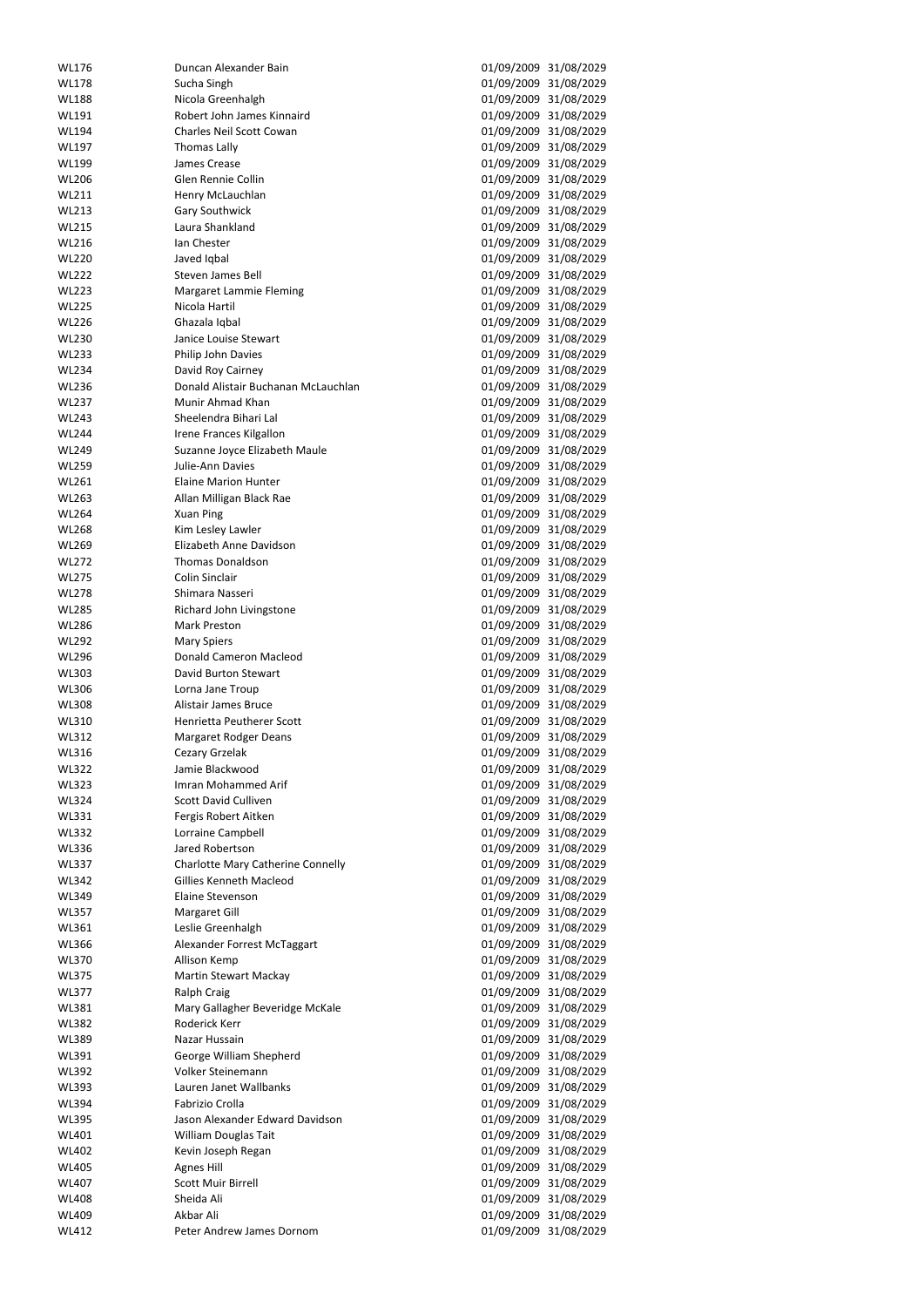| <b>WL415</b>          | <b>Audrey Jane Wallace</b>                    | 01/09/2009 31/08/2029                          |                       |
|-----------------------|-----------------------------------------------|------------------------------------------------|-----------------------|
| <b>WL418</b>          | Andrew Ferguson                               |                                                | 01/09/2009 31/08/2029 |
| <b>WL423</b>          | <b>Adam James Cathcart</b>                    | 01/09/2009                                     | 31/08/2029            |
| <b>WL424</b>          | David McDougall                               | 01/09/2009 31/08/2029                          |                       |
| <b>WL427</b>          | Christopher John Rowe                         |                                                | 01/09/2009 31/08/2029 |
| WL431                 | Linda McLean                                  |                                                | 01/09/2009 31/08/2029 |
| <b>WL435</b>          | Philip James Mellor                           |                                                | 01/09/2009 31/08/2029 |
| <b>WL441</b>          | <b>Sherilee Anne McColl</b>                   | 01/09/2009                                     | 31/08/2029            |
| <b>WL444</b>          | David McCafferty                              |                                                | 01/09/2009 31/08/2029 |
| <b>WL446</b>          | <b>Mary Purvis</b>                            | 01/09/2009                                     | 31/08/2029            |
| <b>WL453</b>          | Robert Johnstone McLeary                      |                                                | 01/09/2009 31/08/2029 |
| <b>WL455</b>          | Vanessa Elsa Dona-Tella Abrew                 | 01/09/2009 31/08/2029                          |                       |
| <b>WL467</b>          | Vikki Turner                                  | 01/09/2009                                     | 31/08/2029            |
| WL471                 | Jill Whyte                                    |                                                | 01/09/2009 31/08/2029 |
| <b>WL474</b>          | Lynne Crosby                                  |                                                | 01/09/2009 31/08/2029 |
| <b>WL479</b>          | Neil Forsyth                                  |                                                | 01/09/2009 31/08/2029 |
| <b>WL481</b>          | Steven Gill                                   | 01/09/2009 31/08/2029                          |                       |
| <b>WL482</b>          | Magsood Akhtar                                | 01/09/2009 31/08/2029                          |                       |
| <b>WL485</b>          | <b>Robert Alexander Smith</b>                 |                                                | 01/09/2009 31/08/2029 |
| <b>WL486</b>          | Anwar Ul-Haq                                  |                                                | 01/09/2009 31/08/2029 |
| <b>WL487</b>          | Parveen Akhtar Ramzan                         |                                                | 01/09/2009 31/08/2029 |
| <b>WL504</b>          | William David Black McCormack                 | 01/09/2009                                     | 31/08/2029            |
| <b>WL505</b>          | Denis McCormack                               |                                                | 01/09/2009 31/08/2029 |
| <b>WL507</b>          | Zulfiqar Ali Mughal                           |                                                | 01/09/2009 31/08/2029 |
| <b>WL508</b>          | <b>Tahir Manzoor</b>                          |                                                | 01/09/2009 31/08/2029 |
| <b>WL511</b>          | Margaret Halliday                             |                                                | 01/09/2009 31/08/2029 |
| <b>WL514</b>          | Senal Mubarik                                 | 01/09/2009                                     | 31/08/2029            |
| <b>WL519</b>          | Diane Louise Allister                         |                                                | 01/09/2009 31/08/2029 |
| <b>WL522</b>          | Haji Mohd Zahid                               | 01/09/2009                                     | 31/08/2029            |
| <b>WL526</b>          | Hafiz Muhamad Musaddaq                        |                                                | 01/09/2009 31/08/2029 |
| <b>WL528</b>          | <b>Steven King</b>                            | 01/09/2009 31/08/2029                          |                       |
| <b>WL533</b>          | Anne Gibson                                   | 01/09/2009 31/08/2029                          |                       |
| <b>WL535</b>          | Norman John Solley                            | 01/09/2009 31/08/2029                          |                       |
| <b>WL536</b>          | Ian James Gibson                              | 01/09/2009                                     | 31/08/2029            |
| <b>WL539</b>          | Scott David Drysdale                          | 01/09/2009 31/08/2029                          |                       |
| <b>WL540</b>          | Khalida Rauf                                  |                                                | 01/09/2009 31/08/2029 |
| <b>WL543</b>          | Michael Gregor Sanchez-Ruiz                   |                                                | 01/09/2009 31/08/2029 |
| <b>WL547</b>          | Khushnood Mahmood                             | 01/09/2009 31/08/2029                          |                       |
| <b>WL548</b>          | William Dunbar                                | 01/09/2009                                     | 31/08/2029            |
| <b>WL549</b>          | Mukhtar Ali                                   |                                                | 01/09/2009 31/08/2029 |
| <b>WL550</b>          | Giovanni Barbero                              | 01/09/2009 31/08/2029                          |                       |
| <b>WL556</b>          | Nadeem Mubarik                                |                                                | 01/09/2009 31/08/2029 |
| <b>WL561</b>          | Derek Hope                                    | 01/09/2009 31/08/2029                          |                       |
| <b>WL566</b>          | Alice Woods McCulloch Graham                  | 01/09/2009                                     | 31/08/2029            |
| <b>WL567</b>          | Debbie Shaw                                   |                                                | 01/09/2009 31/08/2029 |
| <b>WL568</b>          | Connie Chau Wan Lau                           | 01/09/2009 31/08/2029                          |                       |
| <b>WL569</b>          | Colin Hilditch                                |                                                | 01/09/2009 31/08/2029 |
| <b>WL580</b>          | Ann Elizabeth Wright Arthur                   | 01/09/2009 31/08/2029                          |                       |
| <b>WL582</b>          | Michelle Bradley                              | 01/09/2009 31/08/2029                          |                       |
| <b>WL592</b>          | Gianni Crolla                                 |                                                | 01/09/2009 31/08/2029 |
| <b>WL593</b>          | <b>Richard Todd</b>                           |                                                | 01/09/2009 31/08/2029 |
| <b>WL596</b>          | Fehim Elshani                                 |                                                | 01/09/2009 31/08/2029 |
| <b>WL597</b>          | Douglas Samuel Croft                          | 01/09/2009                                     | 31/08/2029            |
| <b>WL599</b>          | Amanda Burnett                                | 01/09/2009 31/08/2029                          |                       |
| <b>WL604</b>          | Tracy Kathleen McDonald                       |                                                | 01/09/2009 31/08/2029 |
| WL610                 | Gerard Frederick McLaughlin                   |                                                | 01/09/2009 31/08/2029 |
| <b>WL615</b>          | Susan Maxwell                                 | 01/09/2009 31/08/2029                          |                       |
| <b>WL616</b>          | Amanda Jane Young                             | 01/09/2009                                     | 31/08/2029            |
| WL619                 |                                               |                                                |                       |
|                       | Craig Steven Flannigan                        |                                                | 01/09/2009 31/08/2029 |
| WL621                 | John George Aitken Watson                     | 01/09/2009<br>01/09/2009 31/08/2029            | 31/08/2029            |
| <b>WL622</b>          | Sheena Campbell Imrie<br><b>Faisal Rashid</b> | 01/09/2009 31/08/2029                          |                       |
| <b>WL623</b>          |                                               |                                                |                       |
| <b>WL628</b>          | William Monaghan<br>James Ernest Miller       | 01/09/2009 31/08/2029                          |                       |
| WL629                 | Assifa Abbas                                  | 01/09/2009 31/08/2029                          |                       |
| <b>WL630</b>          |                                               | 01/09/2009 31/08/2029                          |                       |
| <b>WL640</b>          | Ronald George Hunter                          | 01/09/2009 31/08/2029                          |                       |
| <b>WL644</b>          | <b>Wasim Abbas</b><br>Ronald Lamb             | 01/09/2009 31/08/2029                          |                       |
| <b>WL647</b>          |                                               | 01/09/2009 31/08/2029                          |                       |
| <b>WL652</b>          | Jacqueline Greig                              | 01/09/2009 31/08/2029                          |                       |
| <b>WL657</b>          | <b>Richard Gray</b>                           | 01/09/2009                                     | 31/08/2029            |
| <b>WL659</b>          | Amanda Brown                                  | 01/09/2009 31/08/2029                          |                       |
| <b>WL660</b>          | Andrew Douglas Robertson<br>Clare Orr         | 01/09/2009 31/08/2029                          |                       |
| <b>WL674</b><br>WL683 | Punit Mehta                                   | 01/09/2009 31/08/2029<br>09/10/2009 09/10/2029 |                       |
|                       |                                               |                                                |                       |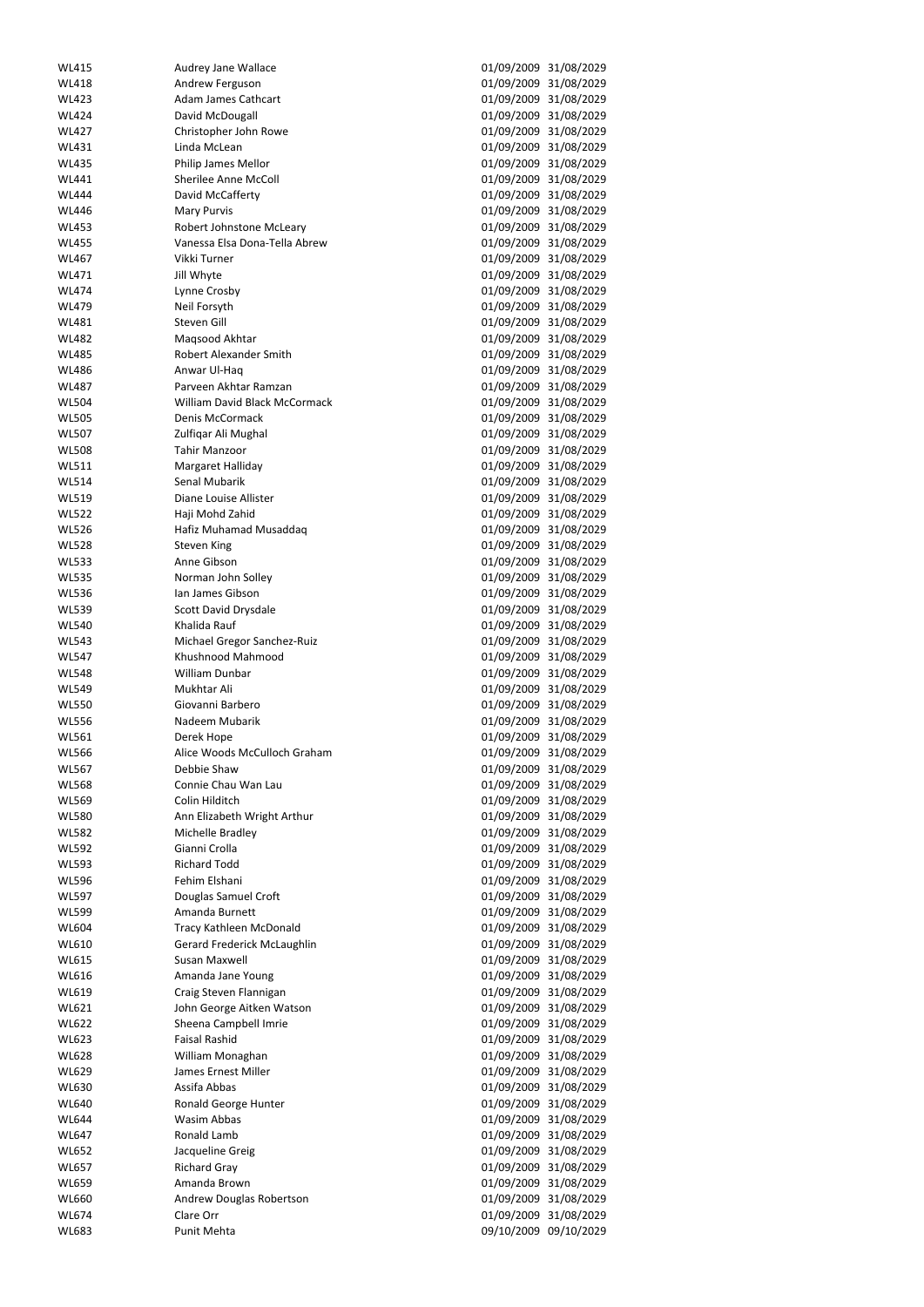| Mark Dickson<br><b>WL705</b><br>17/10/2009 16/10/2029<br>Fiaz Ahmed<br>17/10/2009 16/10/2029<br><b>WL707</b><br>John Smith Adams Thomson<br>20/05/2010 19/05/2030<br><b>WL734</b><br>21/05/2010 20/05/2030<br>Rajan Kalra<br><b>WL735</b><br>Mohammed Khalid Shabbir<br>27/05/2010 26/05/2030<br><b>WL743</b><br>Karen Whigham<br>16/06/2010 15/06/2030<br><b>WL750</b><br>Karen Louise Robertson<br>17/07/2010 16/07/2030<br><b>WL760</b><br>Lidia Lisowski<br>13/08/2010 12/08/2030<br><b>WL768</b><br>18/08/2010 17/08/2030<br>WL771<br><b>Scott Grant MacGregor</b><br>01/09/2010 31/08/2030<br><b>WL776</b><br>Laura Chen<br>01/09/2010 31/08/2030<br><b>WL777</b><br>Maureen Mary MacPherson<br>01/09/2010 31/08/2030<br><b>WL779</b><br>Susan Annette English<br><b>WL781</b><br>Amerdeep Dhami<br>27/10/2009 26/10/2029<br><b>Steven David McMillan</b><br>12/11/2009 11/11/2029<br><b>WL794</b><br>18/11/2009 17/11/2029<br><b>WL800</b><br><b>Robert Burns Brown</b><br>30/11/2009 29/11/2029<br><b>WL818</b><br>Ishrat Aslam<br><b>WL823</b><br><b>Thomas Smith Milne</b><br>02/12/2009 01/12/2029<br>03/12/2009 02/12/2029<br><b>WL832</b><br>Lawrence Dick<br>03/12/2009 02/12/2029<br><b>WL833</b><br><b>Stuart Robert Ewen Hogg</b><br><b>WL840</b><br><b>Ronald Gillies</b><br>08/12/2009 07/12/2029<br>John Douglas Cook<br>08/12/2009 07/12/2029<br><b>WL841</b><br>Neil Donald Jamieson<br><b>WL852</b><br>30/12/2009 29/12/2029<br>Caroline Elizabeth Watson<br>31/12/2009 30/12/2029<br><b>WL853</b><br>Christopher James Walker<br>31/12/2009 30/12/2029<br><b>WL854</b><br><b>WL857</b><br>Janet Mitchell Dyet<br>19/01/2010 18/01/2030<br>William Denholm Meldrum<br>18/02/2010 17/02/2030<br><b>WL867</b><br>Louis Alexander Di Resta<br>04/03/2010 03/04/2030<br><b>WL873</b><br>26/03/2010 25/03/2030<br><b>Mark Douglas Hentges</b><br><b>WL888</b><br>Carla Piera Candusso<br>26/03/2010 25/03/2030<br>WL889<br>22/09/2010 21/09/2030<br>WL909<br>John Paul McSorley<br>WL912<br>Stefan Di Resta<br>08/10/2010 07/10/2030<br>WL915<br>Jian Liu<br>15/10/2010 14/10/2030 |                       |
|------------------------------------------------------------------------------------------------------------------------------------------------------------------------------------------------------------------------------------------------------------------------------------------------------------------------------------------------------------------------------------------------------------------------------------------------------------------------------------------------------------------------------------------------------------------------------------------------------------------------------------------------------------------------------------------------------------------------------------------------------------------------------------------------------------------------------------------------------------------------------------------------------------------------------------------------------------------------------------------------------------------------------------------------------------------------------------------------------------------------------------------------------------------------------------------------------------------------------------------------------------------------------------------------------------------------------------------------------------------------------------------------------------------------------------------------------------------------------------------------------------------------------------------------------------------------------------------------------------------------------------------------------------------------------------------------------------------------------------------------------------------------------------------------------------------------------------------------------------------------------------------------------------------------------------------------------------------------------------------------------------------------------------------------------------------------------------------------------|-----------------------|
|                                                                                                                                                                                                                                                                                                                                                                                                                                                                                                                                                                                                                                                                                                                                                                                                                                                                                                                                                                                                                                                                                                                                                                                                                                                                                                                                                                                                                                                                                                                                                                                                                                                                                                                                                                                                                                                                                                                                                                                                                                                                                                      |                       |
|                                                                                                                                                                                                                                                                                                                                                                                                                                                                                                                                                                                                                                                                                                                                                                                                                                                                                                                                                                                                                                                                                                                                                                                                                                                                                                                                                                                                                                                                                                                                                                                                                                                                                                                                                                                                                                                                                                                                                                                                                                                                                                      |                       |
|                                                                                                                                                                                                                                                                                                                                                                                                                                                                                                                                                                                                                                                                                                                                                                                                                                                                                                                                                                                                                                                                                                                                                                                                                                                                                                                                                                                                                                                                                                                                                                                                                                                                                                                                                                                                                                                                                                                                                                                                                                                                                                      |                       |
|                                                                                                                                                                                                                                                                                                                                                                                                                                                                                                                                                                                                                                                                                                                                                                                                                                                                                                                                                                                                                                                                                                                                                                                                                                                                                                                                                                                                                                                                                                                                                                                                                                                                                                                                                                                                                                                                                                                                                                                                                                                                                                      |                       |
|                                                                                                                                                                                                                                                                                                                                                                                                                                                                                                                                                                                                                                                                                                                                                                                                                                                                                                                                                                                                                                                                                                                                                                                                                                                                                                                                                                                                                                                                                                                                                                                                                                                                                                                                                                                                                                                                                                                                                                                                                                                                                                      |                       |
|                                                                                                                                                                                                                                                                                                                                                                                                                                                                                                                                                                                                                                                                                                                                                                                                                                                                                                                                                                                                                                                                                                                                                                                                                                                                                                                                                                                                                                                                                                                                                                                                                                                                                                                                                                                                                                                                                                                                                                                                                                                                                                      |                       |
|                                                                                                                                                                                                                                                                                                                                                                                                                                                                                                                                                                                                                                                                                                                                                                                                                                                                                                                                                                                                                                                                                                                                                                                                                                                                                                                                                                                                                                                                                                                                                                                                                                                                                                                                                                                                                                                                                                                                                                                                                                                                                                      |                       |
|                                                                                                                                                                                                                                                                                                                                                                                                                                                                                                                                                                                                                                                                                                                                                                                                                                                                                                                                                                                                                                                                                                                                                                                                                                                                                                                                                                                                                                                                                                                                                                                                                                                                                                                                                                                                                                                                                                                                                                                                                                                                                                      |                       |
|                                                                                                                                                                                                                                                                                                                                                                                                                                                                                                                                                                                                                                                                                                                                                                                                                                                                                                                                                                                                                                                                                                                                                                                                                                                                                                                                                                                                                                                                                                                                                                                                                                                                                                                                                                                                                                                                                                                                                                                                                                                                                                      |                       |
|                                                                                                                                                                                                                                                                                                                                                                                                                                                                                                                                                                                                                                                                                                                                                                                                                                                                                                                                                                                                                                                                                                                                                                                                                                                                                                                                                                                                                                                                                                                                                                                                                                                                                                                                                                                                                                                                                                                                                                                                                                                                                                      |                       |
|                                                                                                                                                                                                                                                                                                                                                                                                                                                                                                                                                                                                                                                                                                                                                                                                                                                                                                                                                                                                                                                                                                                                                                                                                                                                                                                                                                                                                                                                                                                                                                                                                                                                                                                                                                                                                                                                                                                                                                                                                                                                                                      |                       |
|                                                                                                                                                                                                                                                                                                                                                                                                                                                                                                                                                                                                                                                                                                                                                                                                                                                                                                                                                                                                                                                                                                                                                                                                                                                                                                                                                                                                                                                                                                                                                                                                                                                                                                                                                                                                                                                                                                                                                                                                                                                                                                      |                       |
|                                                                                                                                                                                                                                                                                                                                                                                                                                                                                                                                                                                                                                                                                                                                                                                                                                                                                                                                                                                                                                                                                                                                                                                                                                                                                                                                                                                                                                                                                                                                                                                                                                                                                                                                                                                                                                                                                                                                                                                                                                                                                                      |                       |
|                                                                                                                                                                                                                                                                                                                                                                                                                                                                                                                                                                                                                                                                                                                                                                                                                                                                                                                                                                                                                                                                                                                                                                                                                                                                                                                                                                                                                                                                                                                                                                                                                                                                                                                                                                                                                                                                                                                                                                                                                                                                                                      |                       |
|                                                                                                                                                                                                                                                                                                                                                                                                                                                                                                                                                                                                                                                                                                                                                                                                                                                                                                                                                                                                                                                                                                                                                                                                                                                                                                                                                                                                                                                                                                                                                                                                                                                                                                                                                                                                                                                                                                                                                                                                                                                                                                      |                       |
|                                                                                                                                                                                                                                                                                                                                                                                                                                                                                                                                                                                                                                                                                                                                                                                                                                                                                                                                                                                                                                                                                                                                                                                                                                                                                                                                                                                                                                                                                                                                                                                                                                                                                                                                                                                                                                                                                                                                                                                                                                                                                                      |                       |
|                                                                                                                                                                                                                                                                                                                                                                                                                                                                                                                                                                                                                                                                                                                                                                                                                                                                                                                                                                                                                                                                                                                                                                                                                                                                                                                                                                                                                                                                                                                                                                                                                                                                                                                                                                                                                                                                                                                                                                                                                                                                                                      |                       |
|                                                                                                                                                                                                                                                                                                                                                                                                                                                                                                                                                                                                                                                                                                                                                                                                                                                                                                                                                                                                                                                                                                                                                                                                                                                                                                                                                                                                                                                                                                                                                                                                                                                                                                                                                                                                                                                                                                                                                                                                                                                                                                      |                       |
|                                                                                                                                                                                                                                                                                                                                                                                                                                                                                                                                                                                                                                                                                                                                                                                                                                                                                                                                                                                                                                                                                                                                                                                                                                                                                                                                                                                                                                                                                                                                                                                                                                                                                                                                                                                                                                                                                                                                                                                                                                                                                                      |                       |
|                                                                                                                                                                                                                                                                                                                                                                                                                                                                                                                                                                                                                                                                                                                                                                                                                                                                                                                                                                                                                                                                                                                                                                                                                                                                                                                                                                                                                                                                                                                                                                                                                                                                                                                                                                                                                                                                                                                                                                                                                                                                                                      |                       |
|                                                                                                                                                                                                                                                                                                                                                                                                                                                                                                                                                                                                                                                                                                                                                                                                                                                                                                                                                                                                                                                                                                                                                                                                                                                                                                                                                                                                                                                                                                                                                                                                                                                                                                                                                                                                                                                                                                                                                                                                                                                                                                      |                       |
|                                                                                                                                                                                                                                                                                                                                                                                                                                                                                                                                                                                                                                                                                                                                                                                                                                                                                                                                                                                                                                                                                                                                                                                                                                                                                                                                                                                                                                                                                                                                                                                                                                                                                                                                                                                                                                                                                                                                                                                                                                                                                                      |                       |
|                                                                                                                                                                                                                                                                                                                                                                                                                                                                                                                                                                                                                                                                                                                                                                                                                                                                                                                                                                                                                                                                                                                                                                                                                                                                                                                                                                                                                                                                                                                                                                                                                                                                                                                                                                                                                                                                                                                                                                                                                                                                                                      |                       |
|                                                                                                                                                                                                                                                                                                                                                                                                                                                                                                                                                                                                                                                                                                                                                                                                                                                                                                                                                                                                                                                                                                                                                                                                                                                                                                                                                                                                                                                                                                                                                                                                                                                                                                                                                                                                                                                                                                                                                                                                                                                                                                      |                       |
|                                                                                                                                                                                                                                                                                                                                                                                                                                                                                                                                                                                                                                                                                                                                                                                                                                                                                                                                                                                                                                                                                                                                                                                                                                                                                                                                                                                                                                                                                                                                                                                                                                                                                                                                                                                                                                                                                                                                                                                                                                                                                                      |                       |
|                                                                                                                                                                                                                                                                                                                                                                                                                                                                                                                                                                                                                                                                                                                                                                                                                                                                                                                                                                                                                                                                                                                                                                                                                                                                                                                                                                                                                                                                                                                                                                                                                                                                                                                                                                                                                                                                                                                                                                                                                                                                                                      |                       |
|                                                                                                                                                                                                                                                                                                                                                                                                                                                                                                                                                                                                                                                                                                                                                                                                                                                                                                                                                                                                                                                                                                                                                                                                                                                                                                                                                                                                                                                                                                                                                                                                                                                                                                                                                                                                                                                                                                                                                                                                                                                                                                      |                       |
|                                                                                                                                                                                                                                                                                                                                                                                                                                                                                                                                                                                                                                                                                                                                                                                                                                                                                                                                                                                                                                                                                                                                                                                                                                                                                                                                                                                                                                                                                                                                                                                                                                                                                                                                                                                                                                                                                                                                                                                                                                                                                                      |                       |
|                                                                                                                                                                                                                                                                                                                                                                                                                                                                                                                                                                                                                                                                                                                                                                                                                                                                                                                                                                                                                                                                                                                                                                                                                                                                                                                                                                                                                                                                                                                                                                                                                                                                                                                                                                                                                                                                                                                                                                                                                                                                                                      |                       |
|                                                                                                                                                                                                                                                                                                                                                                                                                                                                                                                                                                                                                                                                                                                                                                                                                                                                                                                                                                                                                                                                                                                                                                                                                                                                                                                                                                                                                                                                                                                                                                                                                                                                                                                                                                                                                                                                                                                                                                                                                                                                                                      |                       |
|                                                                                                                                                                                                                                                                                                                                                                                                                                                                                                                                                                                                                                                                                                                                                                                                                                                                                                                                                                                                                                                                                                                                                                                                                                                                                                                                                                                                                                                                                                                                                                                                                                                                                                                                                                                                                                                                                                                                                                                                                                                                                                      |                       |
|                                                                                                                                                                                                                                                                                                                                                                                                                                                                                                                                                                                                                                                                                                                                                                                                                                                                                                                                                                                                                                                                                                                                                                                                                                                                                                                                                                                                                                                                                                                                                                                                                                                                                                                                                                                                                                                                                                                                                                                                                                                                                                      |                       |
| 02/11/2010 01/11/2030<br>WL921<br>Thomas O'Hara                                                                                                                                                                                                                                                                                                                                                                                                                                                                                                                                                                                                                                                                                                                                                                                                                                                                                                                                                                                                                                                                                                                                                                                                                                                                                                                                                                                                                                                                                                                                                                                                                                                                                                                                                                                                                                                                                                                                                                                                                                                      |                       |
| 02/11/2010 01/11/2030<br><b>WL922</b><br>Margaret O'Hara                                                                                                                                                                                                                                                                                                                                                                                                                                                                                                                                                                                                                                                                                                                                                                                                                                                                                                                                                                                                                                                                                                                                                                                                                                                                                                                                                                                                                                                                                                                                                                                                                                                                                                                                                                                                                                                                                                                                                                                                                                             |                       |
| 23/12/2010 22/12/2030<br>Sharon Klemetsen<br><b>WL935</b>                                                                                                                                                                                                                                                                                                                                                                                                                                                                                                                                                                                                                                                                                                                                                                                                                                                                                                                                                                                                                                                                                                                                                                                                                                                                                                                                                                                                                                                                                                                                                                                                                                                                                                                                                                                                                                                                                                                                                                                                                                            |                       |
| 04/02/2011 03/02/2031<br><b>WL947</b><br><b>Adolf Arun Rodrigues</b>                                                                                                                                                                                                                                                                                                                                                                                                                                                                                                                                                                                                                                                                                                                                                                                                                                                                                                                                                                                                                                                                                                                                                                                                                                                                                                                                                                                                                                                                                                                                                                                                                                                                                                                                                                                                                                                                                                                                                                                                                                 |                       |
| David Trenfield<br>04/02/2011 03/02/2031<br><b>WL948</b>                                                                                                                                                                                                                                                                                                                                                                                                                                                                                                                                                                                                                                                                                                                                                                                                                                                                                                                                                                                                                                                                                                                                                                                                                                                                                                                                                                                                                                                                                                                                                                                                                                                                                                                                                                                                                                                                                                                                                                                                                                             |                       |
| 17/02/2011 16/02/2031<br><b>Alan Herries</b><br><b>WL950</b>                                                                                                                                                                                                                                                                                                                                                                                                                                                                                                                                                                                                                                                                                                                                                                                                                                                                                                                                                                                                                                                                                                                                                                                                                                                                                                                                                                                                                                                                                                                                                                                                                                                                                                                                                                                                                                                                                                                                                                                                                                         |                       |
| <b>WL956</b><br>Kathryn Livingstone                                                                                                                                                                                                                                                                                                                                                                                                                                                                                                                                                                                                                                                                                                                                                                                                                                                                                                                                                                                                                                                                                                                                                                                                                                                                                                                                                                                                                                                                                                                                                                                                                                                                                                                                                                                                                                                                                                                                                                                                                                                                  |                       |
| George Alexander Norman<br><b>WL964</b>                                                                                                                                                                                                                                                                                                                                                                                                                                                                                                                                                                                                                                                                                                                                                                                                                                                                                                                                                                                                                                                                                                                                                                                                                                                                                                                                                                                                                                                                                                                                                                                                                                                                                                                                                                                                                                                                                                                                                                                                                                                              |                       |
| <b>WL970</b><br>Neil Berry                                                                                                                                                                                                                                                                                                                                                                                                                                                                                                                                                                                                                                                                                                                                                                                                                                                                                                                                                                                                                                                                                                                                                                                                                                                                                                                                                                                                                                                                                                                                                                                                                                                                                                                                                                                                                                                                                                                                                                                                                                                                           | 11/03/2011 10/03/2031 |
| Kenneth Craig<br><b>WL972</b>                                                                                                                                                                                                                                                                                                                                                                                                                                                                                                                                                                                                                                                                                                                                                                                                                                                                                                                                                                                                                                                                                                                                                                                                                                                                                                                                                                                                                                                                                                                                                                                                                                                                                                                                                                                                                                                                                                                                                                                                                                                                        | 23/03/2011 22/03/2031 |
| <b>WL973</b><br>Wendy Hilson                                                                                                                                                                                                                                                                                                                                                                                                                                                                                                                                                                                                                                                                                                                                                                                                                                                                                                                                                                                                                                                                                                                                                                                                                                                                                                                                                                                                                                                                                                                                                                                                                                                                                                                                                                                                                                                                                                                                                                                                                                                                         | 12/04/2011 11/04/2031 |
| Linda Anne Patterson<br><b>WL974</b>                                                                                                                                                                                                                                                                                                                                                                                                                                                                                                                                                                                                                                                                                                                                                                                                                                                                                                                                                                                                                                                                                                                                                                                                                                                                                                                                                                                                                                                                                                                                                                                                                                                                                                                                                                                                                                                                                                                                                                                                                                                                 | 14/04/2011 13/04/2031 |
| Alan Michael Walker<br><b>WL983</b>                                                                                                                                                                                                                                                                                                                                                                                                                                                                                                                                                                                                                                                                                                                                                                                                                                                                                                                                                                                                                                                                                                                                                                                                                                                                                                                                                                                                                                                                                                                                                                                                                                                                                                                                                                                                                                                                                                                                                                                                                                                                  | 28/04/2011 27/04/2031 |
| Derek Gauld<br>WL979                                                                                                                                                                                                                                                                                                                                                                                                                                                                                                                                                                                                                                                                                                                                                                                                                                                                                                                                                                                                                                                                                                                                                                                                                                                                                                                                                                                                                                                                                                                                                                                                                                                                                                                                                                                                                                                                                                                                                                                                                                                                                 | 05/05/2011 04/05/2031 |
| WL991<br>David James Benson                                                                                                                                                                                                                                                                                                                                                                                                                                                                                                                                                                                                                                                                                                                                                                                                                                                                                                                                                                                                                                                                                                                                                                                                                                                                                                                                                                                                                                                                                                                                                                                                                                                                                                                                                                                                                                                                                                                                                                                                                                                                          | 25/05/2011 24/05/2031 |
|                                                                                                                                                                                                                                                                                                                                                                                                                                                                                                                                                                                                                                                                                                                                                                                                                                                                                                                                                                                                                                                                                                                                                                                                                                                                                                                                                                                                                                                                                                                                                                                                                                                                                                                                                                                                                                                                                                                                                                                                                                                                                                      | 25/05/2011 24/05/2031 |
|                                                                                                                                                                                                                                                                                                                                                                                                                                                                                                                                                                                                                                                                                                                                                                                                                                                                                                                                                                                                                                                                                                                                                                                                                                                                                                                                                                                                                                                                                                                                                                                                                                                                                                                                                                                                                                                                                                                                                                                                                                                                                                      | 21/06/2011 20/06/2031 |
| Suzanne Louise Allister<br>20/07/2011 19/07/2031<br><b>WL999</b>                                                                                                                                                                                                                                                                                                                                                                                                                                                                                                                                                                                                                                                                                                                                                                                                                                                                                                                                                                                                                                                                                                                                                                                                                                                                                                                                                                                                                                                                                                                                                                                                                                                                                                                                                                                                                                                                                                                                                                                                                                     |                       |
| 20/07/2011 19/07/2031<br>WL1000<br><b>Brett James Ingle</b>                                                                                                                                                                                                                                                                                                                                                                                                                                                                                                                                                                                                                                                                                                                                                                                                                                                                                                                                                                                                                                                                                                                                                                                                                                                                                                                                                                                                                                                                                                                                                                                                                                                                                                                                                                                                                                                                                                                                                                                                                                          |                       |
| Alison Lorna Smith<br>27/07/2011 26/07/2031<br>WL1003                                                                                                                                                                                                                                                                                                                                                                                                                                                                                                                                                                                                                                                                                                                                                                                                                                                                                                                                                                                                                                                                                                                                                                                                                                                                                                                                                                                                                                                                                                                                                                                                                                                                                                                                                                                                                                                                                                                                                                                                                                                |                       |
| Akram Ali<br>12/08/2011 11/08/2031<br>WL1012                                                                                                                                                                                                                                                                                                                                                                                                                                                                                                                                                                                                                                                                                                                                                                                                                                                                                                                                                                                                                                                                                                                                                                                                                                                                                                                                                                                                                                                                                                                                                                                                                                                                                                                                                                                                                                                                                                                                                                                                                                                         |                       |
| <b>Paul Gunning</b><br>26/10/2011 25/10/2031<br>WL1032                                                                                                                                                                                                                                                                                                                                                                                                                                                                                                                                                                                                                                                                                                                                                                                                                                                                                                                                                                                                                                                                                                                                                                                                                                                                                                                                                                                                                                                                                                                                                                                                                                                                                                                                                                                                                                                                                                                                                                                                                                               |                       |
| Fikret Elshani<br>07/12/2011 06/12/2031<br>WL1042                                                                                                                                                                                                                                                                                                                                                                                                                                                                                                                                                                                                                                                                                                                                                                                                                                                                                                                                                                                                                                                                                                                                                                                                                                                                                                                                                                                                                                                                                                                                                                                                                                                                                                                                                                                                                                                                                                                                                                                                                                                    |                       |
| David McGowan<br>20/12/2011 19/12/2031<br>WL1045                                                                                                                                                                                                                                                                                                                                                                                                                                                                                                                                                                                                                                                                                                                                                                                                                                                                                                                                                                                                                                                                                                                                                                                                                                                                                                                                                                                                                                                                                                                                                                                                                                                                                                                                                                                                                                                                                                                                                                                                                                                     |                       |
| 20/12/2011 19/12/2031<br>Malcolm Wright Cowan<br>WL1046                                                                                                                                                                                                                                                                                                                                                                                                                                                                                                                                                                                                                                                                                                                                                                                                                                                                                                                                                                                                                                                                                                                                                                                                                                                                                                                                                                                                                                                                                                                                                                                                                                                                                                                                                                                                                                                                                                                                                                                                                                              |                       |
| Kenneth Maybury<br>03/02/2012 02/02/2032<br>WL1056                                                                                                                                                                                                                                                                                                                                                                                                                                                                                                                                                                                                                                                                                                                                                                                                                                                                                                                                                                                                                                                                                                                                                                                                                                                                                                                                                                                                                                                                                                                                                                                                                                                                                                                                                                                                                                                                                                                                                                                                                                                   |                       |
| Neil McDonald<br>08/03/2012 07/03/2032<br>WL1066                                                                                                                                                                                                                                                                                                                                                                                                                                                                                                                                                                                                                                                                                                                                                                                                                                                                                                                                                                                                                                                                                                                                                                                                                                                                                                                                                                                                                                                                                                                                                                                                                                                                                                                                                                                                                                                                                                                                                                                                                                                     |                       |
| Diane Elizabeth Kirk<br>03/04/2012 02/04/2032<br>WL/1076                                                                                                                                                                                                                                                                                                                                                                                                                                                                                                                                                                                                                                                                                                                                                                                                                                                                                                                                                                                                                                                                                                                                                                                                                                                                                                                                                                                                                                                                                                                                                                                                                                                                                                                                                                                                                                                                                                                                                                                                                                             |                       |
| Damian Ambroziewicz<br>03/04/2012 02/04/2032<br>WL/1077                                                                                                                                                                                                                                                                                                                                                                                                                                                                                                                                                                                                                                                                                                                                                                                                                                                                                                                                                                                                                                                                                                                                                                                                                                                                                                                                                                                                                                                                                                                                                                                                                                                                                                                                                                                                                                                                                                                                                                                                                                              |                       |
| 05/06/2012 04/06/2032<br>WL1108<br>Lynne Elizabeth Hay                                                                                                                                                                                                                                                                                                                                                                                                                                                                                                                                                                                                                                                                                                                                                                                                                                                                                                                                                                                                                                                                                                                                                                                                                                                                                                                                                                                                                                                                                                                                                                                                                                                                                                                                                                                                                                                                                                                                                                                                                                               |                       |
| 05/06/2012 04/06/2032<br>WL/1109<br>David Neill                                                                                                                                                                                                                                                                                                                                                                                                                                                                                                                                                                                                                                                                                                                                                                                                                                                                                                                                                                                                                                                                                                                                                                                                                                                                                                                                                                                                                                                                                                                                                                                                                                                                                                                                                                                                                                                                                                                                                                                                                                                      |                       |
| 19/06/2012 18/06/2032<br>WL/1117<br>Scott Nolan                                                                                                                                                                                                                                                                                                                                                                                                                                                                                                                                                                                                                                                                                                                                                                                                                                                                                                                                                                                                                                                                                                                                                                                                                                                                                                                                                                                                                                                                                                                                                                                                                                                                                                                                                                                                                                                                                                                                                                                                                                                      |                       |
| WL/1122<br>12/07/2012 11/07/2032<br>Alistair Alexander Bennett<br>Sean Patrick Quinn                                                                                                                                                                                                                                                                                                                                                                                                                                                                                                                                                                                                                                                                                                                                                                                                                                                                                                                                                                                                                                                                                                                                                                                                                                                                                                                                                                                                                                                                                                                                                                                                                                                                                                                                                                                                                                                                                                                                                                                                                 |                       |
| WL/1126<br>01/08/2012 31/07/2032                                                                                                                                                                                                                                                                                                                                                                                                                                                                                                                                                                                                                                                                                                                                                                                                                                                                                                                                                                                                                                                                                                                                                                                                                                                                                                                                                                                                                                                                                                                                                                                                                                                                                                                                                                                                                                                                                                                                                                                                                                                                     |                       |
| WL/1127<br>01/08/2012 31/07/2032<br>Jane Maloney                                                                                                                                                                                                                                                                                                                                                                                                                                                                                                                                                                                                                                                                                                                                                                                                                                                                                                                                                                                                                                                                                                                                                                                                                                                                                                                                                                                                                                                                                                                                                                                                                                                                                                                                                                                                                                                                                                                                                                                                                                                     |                       |
| 01/08/2012 31/07/2032<br>WL/1128<br><b>Alison Maloney</b>                                                                                                                                                                                                                                                                                                                                                                                                                                                                                                                                                                                                                                                                                                                                                                                                                                                                                                                                                                                                                                                                                                                                                                                                                                                                                                                                                                                                                                                                                                                                                                                                                                                                                                                                                                                                                                                                                                                                                                                                                                            |                       |
| 11/08/2012 10/08/2032<br>WL/1130<br><b>Allison Mary Ross</b>                                                                                                                                                                                                                                                                                                                                                                                                                                                                                                                                                                                                                                                                                                                                                                                                                                                                                                                                                                                                                                                                                                                                                                                                                                                                                                                                                                                                                                                                                                                                                                                                                                                                                                                                                                                                                                                                                                                                                                                                                                         |                       |
| <b>Scott James Gilmour</b><br>23/08/2012 23/08/2022<br>WL1132                                                                                                                                                                                                                                                                                                                                                                                                                                                                                                                                                                                                                                                                                                                                                                                                                                                                                                                                                                                                                                                                                                                                                                                                                                                                                                                                                                                                                                                                                                                                                                                                                                                                                                                                                                                                                                                                                                                                                                                                                                        |                       |
| 27/08/2012 27/08/2022<br>Alexis Kennedy Mcintosh<br>WL1135                                                                                                                                                                                                                                                                                                                                                                                                                                                                                                                                                                                                                                                                                                                                                                                                                                                                                                                                                                                                                                                                                                                                                                                                                                                                                                                                                                                                                                                                                                                                                                                                                                                                                                                                                                                                                                                                                                                                                                                                                                           |                       |
| WL/1138<br>Naomi Henderson<br>31/08/2012 30/08/2032<br><b>Catherine Stuart</b>                                                                                                                                                                                                                                                                                                                                                                                                                                                                                                                                                                                                                                                                                                                                                                                                                                                                                                                                                                                                                                                                                                                                                                                                                                                                                                                                                                                                                                                                                                                                                                                                                                                                                                                                                                                                                                                                                                                                                                                                                       |                       |
| 29/11/2012 29/11/2022<br>WL1165<br>WL1167<br>03/12/2012 03/12/2022<br>Sonia Tracey Wardrope                                                                                                                                                                                                                                                                                                                                                                                                                                                                                                                                                                                                                                                                                                                                                                                                                                                                                                                                                                                                                                                                                                                                                                                                                                                                                                                                                                                                                                                                                                                                                                                                                                                                                                                                                                                                                                                                                                                                                                                                          |                       |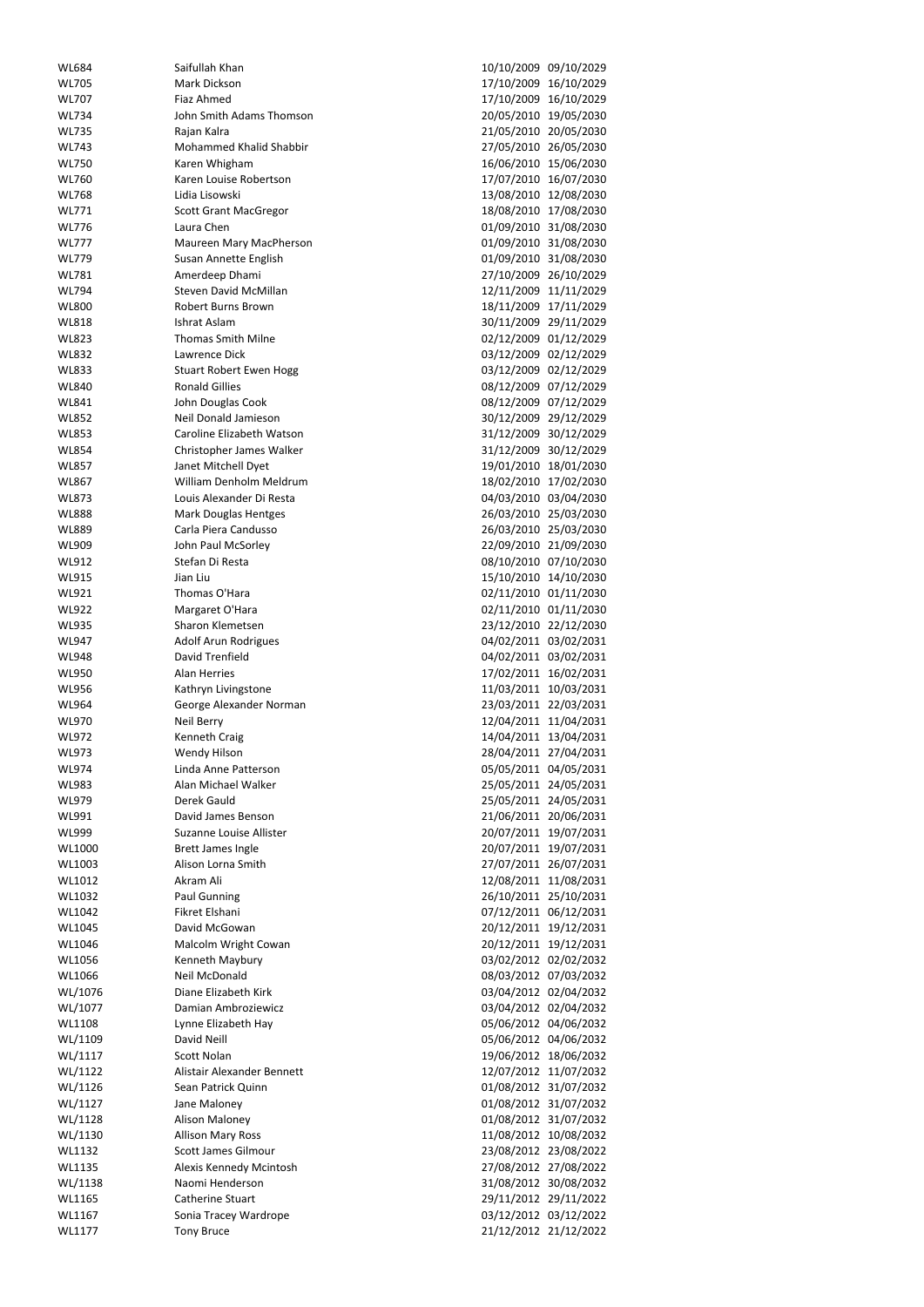| WL1178  | Patrick Duncan Francis McLaren  |            | 28/12/2012 28/12/2022 |
|---------|---------------------------------|------------|-----------------------|
|         |                                 |            |                       |
| WL1179  | Mary Nicola Tait                |            | 28/12/2012 28/12/2022 |
| WL1181  | <b>Margaret Paterson</b>        | 10/01/2013 | 10/01/2023            |
| WL1182  | Lynsey Anne Pitts               |            | 10/01/2013 10/01/2023 |
| WL1189  | Adele Snedden                   | 06/02/2013 | 06/02/2023            |
|         |                                 |            |                       |
| WL1193  | Allen Robert Little             | 22/02/2013 | 22/02/2023            |
| WL1194  | Jacqueline Marina Martin        | 28/02/2013 | 28/02/2023            |
| WL1195  | Lesley Ann Eccles               | 28/02/2013 | 28/02/2023            |
| WL1197  | Alan McKerral                   |            | 05/03/2013 05/03/2023 |
|         |                                 |            |                       |
| WL1198  | David Lambert                   | 08/03/2013 | 08/03/2023            |
| WL1203  | Lesley Bissett Brown            |            | 28/03/2013 28/03/2023 |
| WL1205  | <b>Mohammed Mudasar Mulla</b>   | 09/04/2013 | 09/04/2023            |
| WL1210  | David Stein                     | 19/04/2013 | 19/04/2023            |
| WL1211  |                                 |            | 30/04/2013 30/04/2023 |
|         | Leigh Hendry                    |            |                       |
| WL1212  | Lorraine Murray                 |            | 30/04/2013 30/04/2023 |
| WL1214  | Paul John McLuckie              |            | 02/05/2013 02/05/2023 |
| WL1221  | Marc Welch                      | 04/06/2013 | 04/06/2023            |
| WL1229  | <b>Scott McKillop McCartney</b> |            | 25/06/2013 25/06/2023 |
|         |                                 |            |                       |
| WL1231  | <b>Michael Anthony</b>          |            | 02/07/2013 02/07/2023 |
| WL1232  | Sarah Elizabeth Wilson          |            | 02/07/2013 02/07/2023 |
| WL1241  | Malcolm Devlin                  |            | 31/07/2013 31/07/2023 |
| WL1243  | Fiona Jennifer Mackenzie        | 06/08/2013 | 06/08/2023            |
|         |                                 |            |                       |
| WL1246  | Daljit Singh Chahal             |            | 08/08/2013 08/08/2023 |
| WL1251  | Jaclyn Ward                     | 23/08/2013 | 23/08/2023            |
| WL1252  | <b>Hollie Hunter</b>            |            | 23/08/2013 23/08/2023 |
| WL1261  | <b>Tracy Penman</b>             |            | 01/10/2013 01/10/2023 |
|         |                                 |            |                       |
| WL1266  | Alan Douglas Hardie             |            | 01/10/2013 01/10/2023 |
| WL1267  | Alain Campbell Wright           |            | 03/10/2013 03/10/2023 |
| WL1269  | Linda Maureen Young             | 18/10/2013 | 18/10/2023            |
| WL1271  | Cameron Johnstone McLeary       |            | 18/10/2013 18/10/2023 |
|         |                                 |            |                       |
| WL1272  | Amy Blair Haston                | 18/10/2013 | 18/10/2023            |
| WL1275  | <b>Tracy Pascall</b>            |            | 18/10/2013 18/10/2023 |
| WL1279  | Patricia Michelle Finlayson     |            | 18/10/2013 18/10/2023 |
| WL1282  | Janet Mackay Stirling           |            | 12/11/2013 12/11/2023 |
| WL1283  | <b>Steven Stuart Paris</b>      |            | 12/11/2013 12/11/2023 |
|         |                                 |            |                       |
| WL1290  | Katherine Ann Grieve            |            | 22/11/2013 22/11/2023 |
| WL1294  | Angela Lofthouse                |            | 26/11/2013 26/11/2023 |
| WL1296  | <b>Tracy Cleland</b>            |            | 26/11/2013 26/11/2023 |
| WL1298  | Paul John Laurie                |            | 27/11/2013 27/11/2023 |
|         |                                 |            |                       |
| WL1300  | David Gordon                    |            | 10/12/2013 10/12/2023 |
| WL1304  | Claudia Nasseri                 |            | 18/12/2013 18/12/2023 |
| WL1307  | Sarah Christie                  |            | 31/12/2013 31/12/2023 |
|         | Janet Walker Gilmour            |            |                       |
|         |                                 |            |                       |
| WL1316  |                                 |            | 25/02/2014 25/02/2024 |
| WL1317  | Michael Mathieson               |            | 27/02/2014 27/02/2024 |
| WL1319  | <b>Michael Paul Buckley</b>     |            | 07/03/2014 07/03/2024 |
| WL1320  | <b>Tessa Collingwood</b>        |            | 01/04/2014 01/04/2024 |
|         |                                 |            |                       |
| WL1334  | <b>Pauline Cairns</b>           |            | 09/05/2014 09/05/2024 |
| WL1336  | Christopher John Morrice        |            | 27/05/2014 27/05/2024 |
| WL1339  | Lyn Thomson                     |            | 29/05/2014 28/05/2024 |
| WL1341  | Elizabeth Helen Piper           |            | 10/06/2014 09/06/2024 |
| WL1342  |                                 |            |                       |
|         | Alan Thomas Christopher Yiatro  |            | 10/06/2014 09/06/2024 |
| WL1344  | Archibald McKenna McColl Park   |            | 10/06/2014 09/06/2024 |
| WL1346  | Jennifer Ann Stewart            |            | 11/06/2014 10/06/2024 |
| WL1348  | <b>Andrew Kerr</b>              |            | 13/06/2014 12/06/2024 |
| WL1351  | David Huddlestone               |            | 26/06/2014 25/06/2024 |
|         |                                 |            |                       |
| WL1353  | <b>Stuart Aitken</b>            |            | 26/06/2014 25/06/2024 |
| WL1355  | Kevin Ross Anthony              |            | 03/07/2014 02/07/2024 |
| WL/1364 | <b>Richard Hendry</b>           |            | 16/07/2014 15/07/2024 |
| WL1366  | Graeme Nelson Eagleson          |            | 16/07/2014 15/07/2024 |
| WL1367  | Lynn Evelyn Thomson             |            | 16/07/2014 15/07/2024 |
|         |                                 |            |                       |
| WL1371  | David Eric Johnson              |            | 05/08/2014 04/08/2024 |
| WL1374  | Angela Miller                   |            | 05/08/2014 04/08/2024 |
| WL1375  | Shazia Hassan                   |            | 06/08/2014 05/08/2024 |
| WL1376  | Mahmood Hassan                  |            | 06/08/2014 05/08/2024 |
| WL1380  | Deborah Johnston                |            | 13/08/2014 12/08/2024 |
|         |                                 |            |                       |
| WL1386  | Giacomo Drago Ferrante          |            | 13/08/2014 12/08/2024 |
| WL1390  | Donna Roberts                   |            | 19/08/2014 18/08/2024 |
| WL1395  | Deborah Taylor                  |            | 16/09/2014 15/09/2024 |
| WL1396  | Artur Krakowian                 |            | 24/09/2014 23/09/2024 |
|         |                                 |            |                       |
| WL1397  | Alan Speirs Russell             |            | 25/09/2014 24/09/2024 |
| WL1398  | Simon Peter Warren              |            | 26/09/2014 25/09/2024 |
| WL1401  | Sharon Dunlop                   |            | 23/10/2014 22/10/2024 |
| WL1405  | George Robertson Boag           |            | 23/10/2014 22/10/2024 |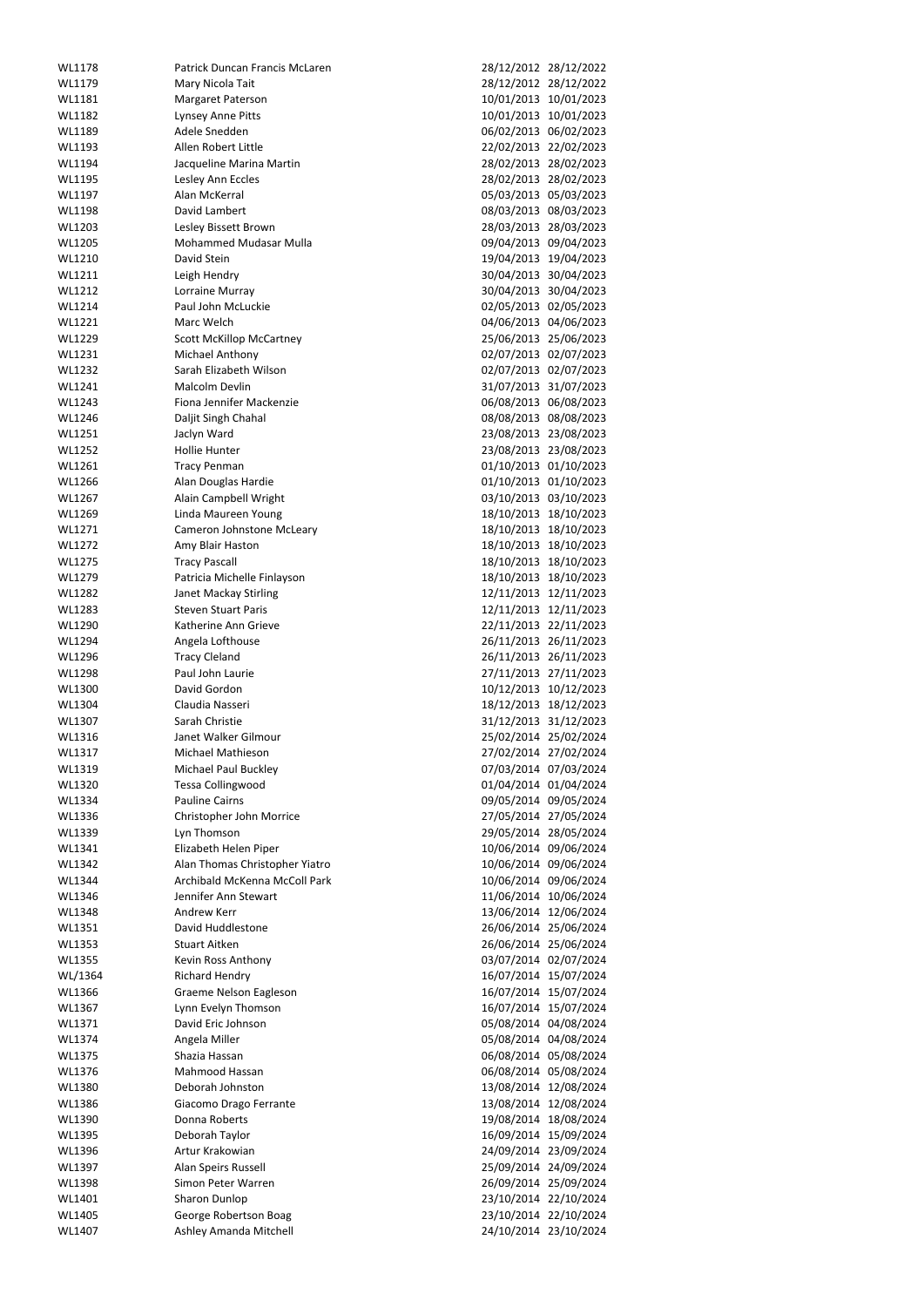| WL1409        | Margaret Ann Knox                 |                       | 24/10/2014 23/10/2024 |
|---------------|-----------------------------------|-----------------------|-----------------------|
| WL1414        | Aaron James Evans                 |                       | 24/10/2014 23/10/2024 |
| WL1415        | Kirstie Sara Nicol                |                       | 24/10/2014 23/10/2024 |
|               |                                   |                       |                       |
| WL1417        | Graeme Brown                      |                       | 24/10/2014 23/10/2024 |
| WL1420        | Alan Henry                        |                       | 24/10/2014 23/10/2024 |
| WL1427        | John William Stevenson            |                       | 29/10/2014 28/10/2024 |
| WL1428        | Sarah Wilson                      |                       | 29/10/2014 28/10/2024 |
| WL/1430       | <b>Bryan Tyler</b>                |                       | 29/10/2014 28/10/2024 |
| WL1431        | Rizwan Ashfaq                     |                       | 29/10/2014 28/10/2024 |
| WL1435        | Jenny Anderson                    |                       | 06/11/2014 05/11/2024 |
| WL1442        | Simon John Preece                 |                       | 18/11/2014 17/11/2024 |
|               |                                   |                       |                       |
| WL1445        | Loren Elisabeth Dean              |                       | 19/11/2014 18/11/2024 |
| WL1446        | <b>Yvonne Fergus</b>              |                       | 19/11/2014 18/11/2024 |
| WL1451        | <b>Grant Munro McColl</b>         |                       | 04/12/2014 03/12/2024 |
| WL1453        | Philip Ambrose Carr               |                       | 09/12/2014 08/12/2024 |
| WL1455        | Joseph Patrick McCann             |                       | 09/12/2014 08/12/2024 |
| WL1456        | <b>Caitlin McGuire</b>            |                       | 09/12/2014 08/12/2024 |
| WL1457        | Kayleigh Polland                  |                       | 18/12/2014 17/12/2024 |
| WL1462        | Stephan Wolfgang Riegel           |                       | 20/01/2015 19/01/2025 |
| WL1468        | Jiajia Li                         |                       | 28/01/2015 27/01/2025 |
|               |                                   |                       |                       |
| WL1469        | <b>Scott McInnes</b>              |                       | 28/01/2015 27/01/2025 |
| WL1474        | Paula Gracie                      |                       | 06/02/2015 05/02/2025 |
| WL1486        | Natasha Jean Hutton               |                       | 03/03/2015 02/03/2025 |
| WL/1492       | Stephen Dryburgh                  |                       | 05/03/2015 04/03/2025 |
| WL1496        | Monica Helen Welsh                |                       | 18/03/2015 17/03/2025 |
| WL1506        | Judy Emma Murray                  |                       | 07/04/2015 06/04/2025 |
| WL1513        | Stephen Richard Willan            |                       | 30/04/2015 29/04/2025 |
| WL1517        | <b>Gavin George McRoberts</b>     |                       | 27/05/2015 26/05/2025 |
| WL1518        | Karen Janet Weir                  |                       | 27/05/2015 26/05/2025 |
|               |                                   |                       |                       |
| WL1520        | Suresh Babu Kanneganti            |                       | 04/06/2015 03/06/2025 |
| WL1522        | <b>Stuart Andrew Stevenson</b>    | 04/06/2015 03/06/2025 |                       |
| <b>WL1524</b> | Kevin James Boyd                  |                       | 04/06/2015 03/06/2025 |
| WL1532        | Margaret Manson Johnston          |                       | 18/06/2015 17/06/2025 |
| WL1533        | Nicola Anne Hardy                 |                       | 18/06/2015 17/06/2025 |
| WL1536        | Janie Margot Taylor               |                       | 18/06/2015 17/06/2025 |
| WL1537        | Mark Davidson                     |                       | 23/06/2015 22/06/2025 |
| WL1538        | Dawn Westcough                    |                       | 24/06/2015 23/06/2025 |
| <b>WL1545</b> | <b>Hazel Galloway</b>             |                       | 10/07/2015 09/07/2025 |
|               |                                   |                       |                       |
| <b>WL1548</b> | Michelle Calder                   |                       | 30/04/2015 29/04/2025 |
| WL1549        | John Gerard Murphy                |                       | 24/07/2015 23/07/2025 |
| WL1557        | <b>Tracey Donaldson</b>           |                       | 11/08/2015 10/08/2025 |
| WL1563        | Lorraine Robertson                |                       | 31/08/2015 30/08/2025 |
| WL1564        | Cassie Guascone                   |                       | 31/08/2015 30/08/2025 |
| WL1570        | June Clark                        |                       | 31/08/2015 30/08/2025 |
| WL1575        | Karen Wallace                     |                       | 29/09/2015 28/09/2025 |
| WL1579        | Ross Lightbody                    |                       | 11/09/2015 10/09/2025 |
| WL1578        | <b>Gillian Morrissey</b>          |                       | 06/10/2015 05/10/2025 |
|               |                                   |                       |                       |
| WL1580        | Lorna McKechnie                   |                       | 14/10/2015 13/10/2025 |
| WL1583        | Fiona Keenan                      |                       | 20/10/2015 19/10/2025 |
| WL1586        | Shona Henrietta Connell           |                       | 20/10/2015 19/10/2025 |
| WL1588        | Jon O'Connor                      |                       | 20/10/2015 19/10/2025 |
| WL1592        | Daniel McDougall                  |                       | 20/10/2015 19/10/2025 |
| WL1594        | Ashleigh Paterson                 |                       | 28/10/2015 27/10/2025 |
| WL1597        | <b>Mark Fredrick MacDonald</b>    |                       | 04/11/2015 03/11/2025 |
| WL1601        | <b>Charles Stewart Gray</b>       |                       | 04/11/2015 03/11/2025 |
| WL1605        | Karen Elizabeth Duffy             |                       | 06/11/2015 05/11/2025 |
| WL/1608       | <b>Thomas Foster</b>              |                       | 26/11/2015 25/11/2025 |
|               |                                   |                       |                       |
| WL1616        | <b>Ross James Smillie</b>         |                       | 03/12/2015 02/12/2025 |
| WL1617        | Colin John Watson                 |                       | 03/12/2015 02/12/2025 |
| WL1619        | Calum Crookston-Krendler          |                       | 03/12/2015 02/12/2025 |
| WL1620        | Kirsty Smith                      |                       | 03/12/2015 02/12/2025 |
| WL1623        | Mandy Jones                       | 16/12/2015 15/12/2025 |                       |
| WL1631        | Samuel Iain Pert                  | 28/01/2016 27/01/2026 |                       |
| WL1633        | <b>Scott Sibbald</b>              |                       | 10/02/2016 09/02/2026 |
| WL1637        | Shahid Ahmed                      |                       | 26/02/2016 25/02/2026 |
|               |                                   |                       |                       |
| WL1638        | <b>Fahd Ahmed</b>                 |                       | 26/02/2016 25/02/2026 |
| WL1644        | Becky Jill Smith                  |                       | 26/02/2016 25/02/2026 |
| WL1646        | Steven Muir                       |                       | 11/03/2016 10/03/2026 |
| WL1650        | Ann Kerr                          |                       | 15/03/2016 14/03/2026 |
| WL1655        | <b>Colette Josephine McSorley</b> | 05/04/2016 04/04/2026 |                       |
| WL1656        | <b>Heather Margaret White</b>     | 05/04/2016 04/04/2026 |                       |
| WL1658        | Narmeen Sarwar                    | 08/04/2016 07/04/2026 |                       |
| WL1659        | Yasmine Mohammed                  | 08/04/2016 07/04/2026 |                       |
| WL1663        | <b>Michael Herries</b>            |                       | 13/04/2016 12/04/2026 |
|               |                                   |                       |                       |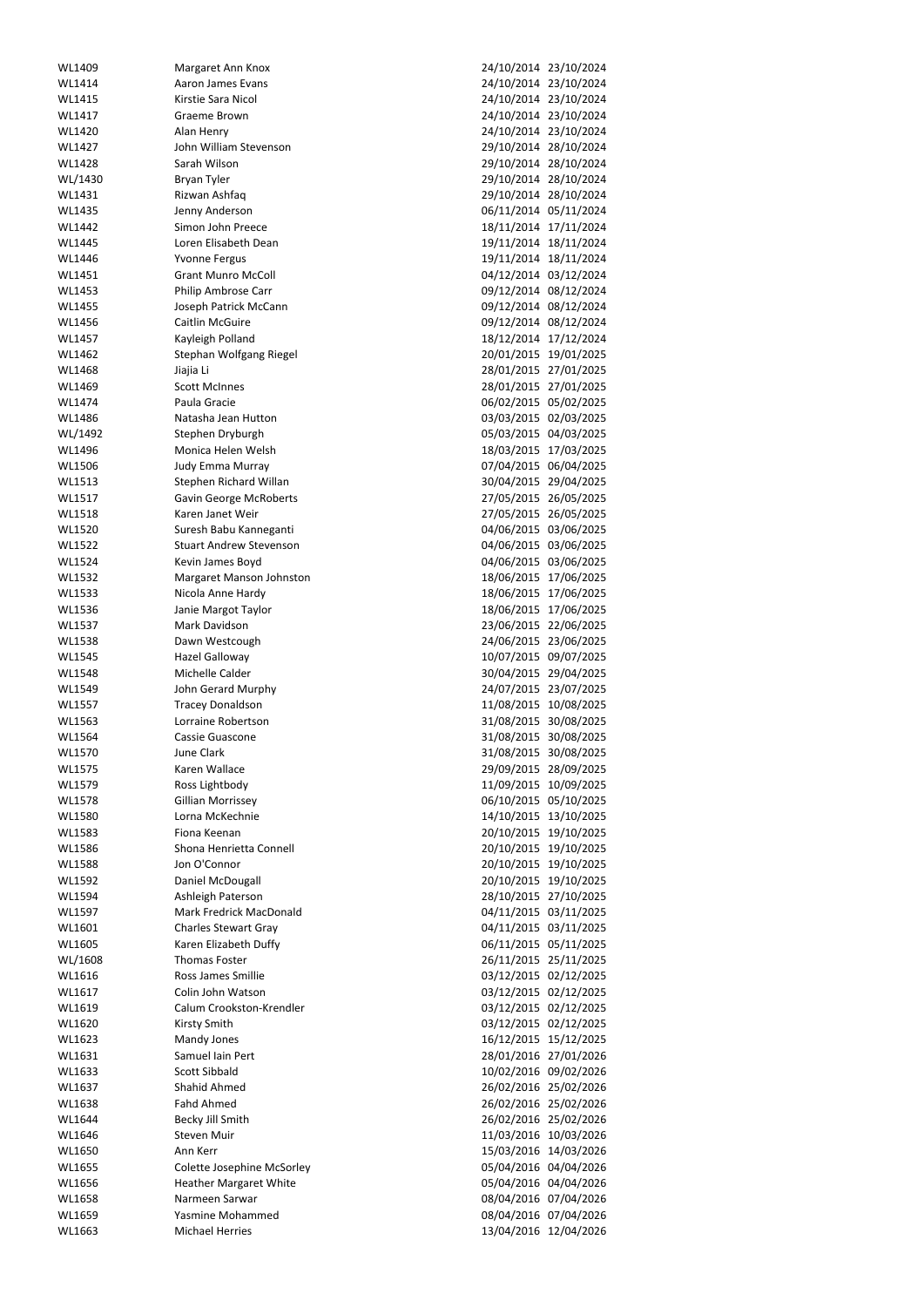| WL1667  | Jemma Kathryn Stevenson                     | 21/04/2016 20/04/2026 |                       |
|---------|---------------------------------------------|-----------------------|-----------------------|
| WL1668  | Valerie Anderson Skidmore                   |                       | 03/05/2016 02/05/2026 |
|         |                                             |                       |                       |
| WL1671  | Catherine Smith                             |                       | 17/05/2016 16/05/2026 |
| WL1674  | Paul Hedges                                 |                       | 20/05/2016 19/05/2026 |
| WL1678  | Maciek Czachor                              |                       | 24/05/2016 23/05/2026 |
| WL1685  | Daud Malik                                  |                       | 08/06/2016 07/06/2026 |
| WL1688  | Vinod Kuruvilla                             |                       | 09/06/2016 08/06/2026 |
| WL1692  | <b>Umar Farooq</b>                          |                       | 28/06/2016 27/06/2026 |
| WL1697  | James Mackie                                |                       | 07/07/2016 06/07/2026 |
|         |                                             |                       |                       |
| WL1700  | Nasir Habib                                 |                       | 20/07/2016 19/07/2026 |
| WL/1701 | Paul Edwards                                |                       | 20/07/2016 19/07/2026 |
| WL1704  | Siobhan Rhian Leitham                       |                       | 26/07/2016 25/07/2026 |
| WL1707  | Christine Lowther                           |                       | 09/08/2016 08/08/2026 |
| WL1714  | Kieran Conner                               |                       | 09/08/2016 08/08/2026 |
| WL1719  | Dean MacArthur                              |                       | 18/08/2016 17/08/2026 |
| WL1720  | Colin Todd                                  |                       |                       |
|         |                                             |                       | 18/08/2016 17/08/2026 |
| WL1723  | <b>Brian David Shirley</b>                  |                       | 18/08/2016 17/08/2026 |
| WL1726  | <b>Elaine Shirley</b>                       |                       | 24/08/2016 23/08/2026 |
| WL1727  | Katarzyna Glodek                            |                       | 24/08/2016 23/08/2026 |
| WL1728  | <b>Stuart Norris</b>                        |                       | 25/08/2016 24/08/2026 |
| WL1739  | James Christopher Scott                     |                       | 26/09/2016 25/09/2026 |
| WL1747  | Jennifer Margaret Aldridge                  |                       | 25/10/2016 24/10/2026 |
|         |                                             |                       |                       |
| WL1748  | James Bryce                                 |                       | 25/10/2016 24/10/2026 |
| WL/1751 | Darran Nicholson                            |                       | 08/11/2016 07/11/2026 |
| WL1752  | <b>Brendon Farrell</b>                      |                       | 22/11/2016 21/11/2026 |
| WL1757  | Salahul Din                                 |                       | 22/11/2016 21/11/2026 |
| WL1758  | Shabana Din                                 |                       | 22/11/2016 21/11/2026 |
| WL1761  | Sophie McKay                                |                       | 23/11/2016 22/11/2026 |
| WL1762  | Senga Grace Wightman                        |                       | 23/11/2016 22/11/2026 |
|         |                                             |                       |                       |
| WL/1766 | Muhammad Bilal-Ul-Hassan                    |                       | 21/12/2016 20/12/2026 |
| WL1767  | Daniel Montgomery                           |                       | 21/12/2016 20/12/2026 |
| WL1768  | James Kenneth Findlay                       |                       | 21/12/2016 20/12/2026 |
| WL/1769 | Lorraine Meldrum                            |                       | 21/12/2016 20/12/2026 |
| WL/1770 | Fraser John Smith                           |                       | 21/12/2016 20/12/2026 |
| WL1771  | Matthew Wilson McGrath                      |                       | 10/01/2017 09/01/2027 |
|         | Syed Hamza Abbas Hussain                    | 10/01/2017            | 09/01/2027            |
| WL1772  |                                             |                       |                       |
| WL1773  | Dominik Dawid Karbownik                     | 10/01/2017            | 09/01/2027            |
| WL1774  | Zeeshan Asif                                |                       | 13/01/2017 12/01/2027 |
| WL1775  | Lorna Jane Pringle                          | 01/02/2017            | 31/01/2027            |
|         | James Neil Fisher                           |                       | 01/02/2017 31/01/2027 |
| WL1776  |                                             |                       |                       |
|         |                                             |                       |                       |
| WL1777  | Karensa Hibernia Emms Cavanagh              | 08/02/2017            | 07/02/2027            |
| WL/1778 | Andrew Joseph Robb                          | 08/02/2017            | 07/02/2027            |
| WL1779  | Michelle Heather Cassidy                    | 08/02/2017            | 07/02/2027            |
| WL1780  | Simon Downie                                | 08/02/2017            | 07/02/2027            |
| WL1781  | <b>Connor Michael Gordon White</b>          |                       | 08/02/2017 07/02/2027 |
| WL1782  | <b>Brian Watters</b>                        | 08/02/2017            | 07/02/2027            |
| WL1783  | Vikki Devlin                                |                       |                       |
|         |                                             |                       | 08/02/2017 07/02/2027 |
| WL1784  | Alessandro Pilotti                          | 01/03/2017            | 28/02/2027            |
| WL/1785 | Erica Stewart                               | 01/03/2017            | 28/02/2027            |
| WL/1786 | Mary Ann Cochrane                           | 01/03/2017            | 28/02/2027            |
| WL/1787 | John Smith                                  | 01/03/2017            | 28/02/2027            |
| WL1788  | Nataleigh Diane Plain                       | 09/03/2017            | 08/03/2027            |
| WL1789  | Andrew James Michael Roden                  | 09/03/2017            | 08/03/2027            |
| WL1790  | <b>Cameron Grant Smith</b>                  | 29/03/2017            | 28/03/2027            |
|         |                                             |                       |                       |
| WL1791  | Zander Caelan Gray                          | 29/03/2017            | 28/03/2027            |
| WL1792  | Debbie Oswald                               | 12/04/2017            | 11/04/2027            |
| WL1794  | Leanne Jarron                               | 12/04/2017            | 11/04/2027            |
| WL/1795 | Gehan Nilika Eriyagama                      | 12/04/2017            | 11/04/2027            |
| WL/1796 | Mahmood Khan                                | 12/04/2017            | 11/04/2027            |
| WL1797  | Gordon Arthur Kelly                         | 12/04/2017            | 11/04/2027            |
| WL1798  |                                             |                       |                       |
| WL1799  | Imran Khaliq                                | 26/04/2017            | 25/04/2027            |
|         | <b>Umang Mundepi</b>                        | 31/05/2017            | 30/05/2027            |
| WL1800  | Jennifer Lewis                              |                       | 31/05/2017 30/05/2027 |
| WL1801  | Lewis Craig Finlayson                       |                       | 31/05/2017 30/05/2027 |
| WL1802  | <b>Claire Simpson</b>                       | 31/05/2017            | 30/05/2027            |
| WL1803  | Davide Scuccato                             | 31/05/2017            | 30/05/2027            |
| WL1804  | Lynda McLauchlan                            | 31/05/2017            | 30/05/2027            |
| WL1805  | Rhona Gallacher                             | 31/05/2017            | 30/05/2027            |
|         |                                             |                       |                       |
| WL1806  | Sean Ross                                   | 31/05/2017            | 30/05/2027            |
| WL/1807 | <b>Kirsty Sibbald</b>                       | 31/05/2017            | 30/05/2027            |
| WL1808  | Donald Roderick Allan MacGregor             |                       | 31/05/2017 30/05/2027 |
| WL1809  | Lisa Marie McKerracher                      | 07/06/2017            | 06/06/2027            |
| WL1810  | Lisa Ferguson<br>Alister Greg B. McAllister | 12/06/2017            | 11/06/2027            |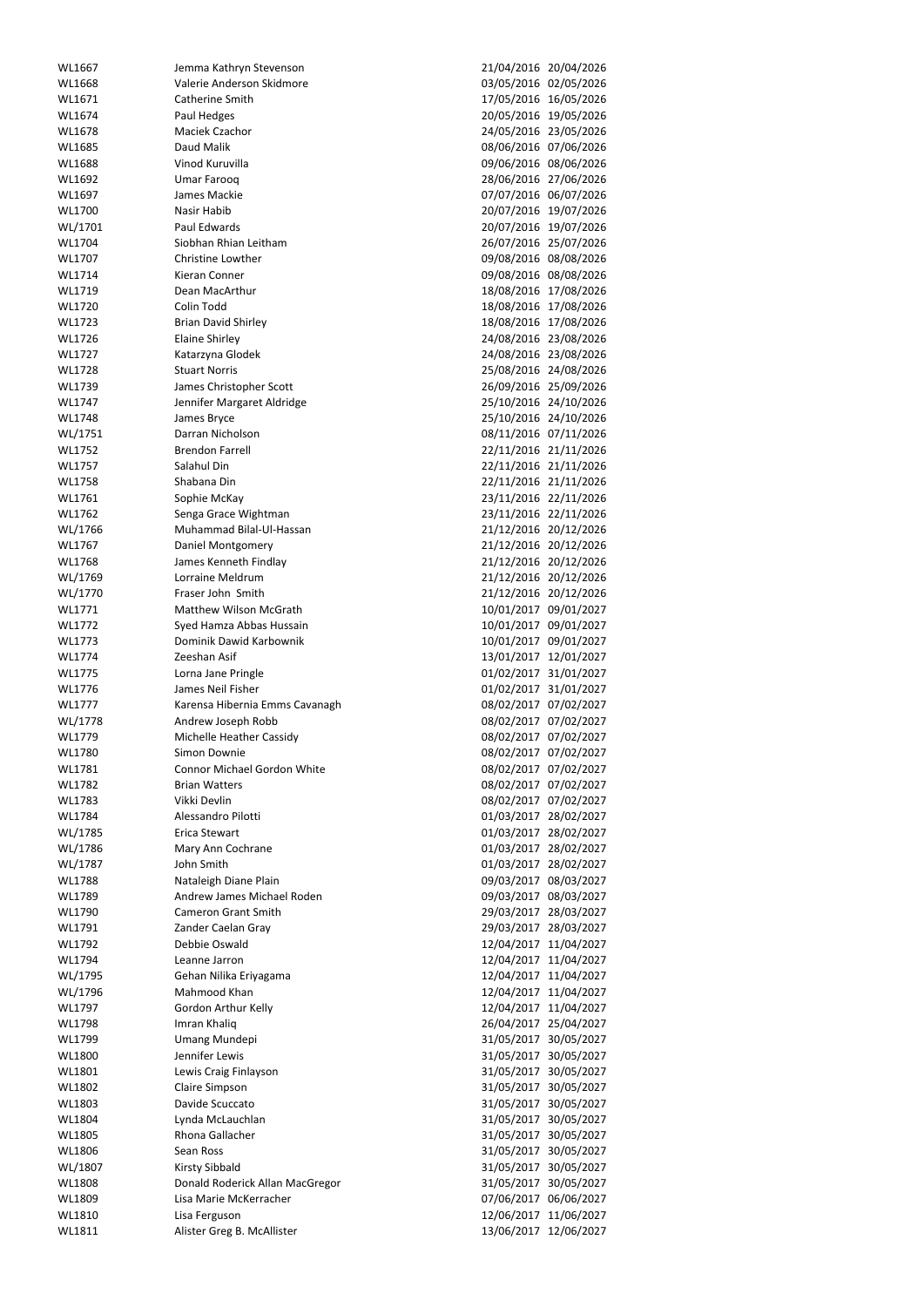| WL1812            | Anas Abu-Baker                      | 13/06/2017<br>12/06/2027                             |
|-------------------|-------------------------------------|------------------------------------------------------|
| WL1813            | Sophie Elizabeth Birkbeck           | 13/06/2017<br>12/06/2027                             |
|                   |                                     |                                                      |
| WL1814            | Elizabeth Aylott                    | 13/06/2017<br>12/06/2027                             |
| WL1815            | <b>Richard Thurlow</b>              | 13/06/2017<br>12/06/2027                             |
| WL1816            | Agnieszka Anna Lewandowska          | 13/06/2017<br>12/06/2027                             |
| WL1817            | Natalie Anna Dabrowska              | 13/06/2017<br>12/06/2027                             |
| WL1818            | Aleksandra Pytkowska                | 28/06/2017<br>27/06/2027                             |
| WL1819            | Zohaib Ali                          | 07/07/2017<br>06/07/2027                             |
| WL1820            | Louise Ann Watson                   | 07/07/2017<br>06/07/2027                             |
| WL1821            | Joseph Richard MacFarlane           | 18/07/2017<br>17/07/2027                             |
|                   |                                     |                                                      |
| WL1822            | Audrey Helen Buckley                | 18/07/2017<br>17/07/2027                             |
| WL1823            | Jamie Allan Davis                   | 18/07/2017<br>17/07/2027                             |
| WL1824            | Natalie Amanda Boyle                | 18/07/2017<br>17/07/2027                             |
| WL1825            | Tomasz Stepczynski                  | 17/07/2027<br>18/07/2017                             |
| WL1826            | Nicola Ann Dobson                   | 18/07/2017<br>17/07/2027                             |
| WL1827            | Juan Manuel Gonzalez Cifre          | 18/07/2017<br>17/07/2027                             |
| WL1828            | Marc Gilray                         | 18/07/2017<br>17/07/2027                             |
| WL1829            |                                     | 18/07/2017                                           |
|                   | Monika Gilray                       | 17/07/2027                                           |
| WL1830            | Alan William Cunningham             | 03/08/2017<br>02/08/2027                             |
| WL1831            | Annette Lynch                       | 15/08/2017<br>14/08/2027                             |
| WL1832            | Michael John Moore                  | 15/08/2017<br>14/08/2027                             |
| WL1833            | Donna Anne Devlin                   | 15/08/2017<br>14/08/2027                             |
| WL1834            | Andrew Quipp                        | 15/08/2017<br>14/08/2027                             |
| WL1835            | Karen Bennett                       | 15/08/2017<br>14/08/2027                             |
| WL1836            | Dylan Jack Galloway                 | 15/08/2017<br>14/08/2027                             |
|                   |                                     |                                                      |
| WL1837            | Grant Kenneth John Innes            | 21/08/2017<br>20/08/2027                             |
| WL1838            | James George McCutcheon             | 21/08/2017<br>20/08/2027                             |
| WL1839            | Fiona Kirk                          | 21/08/2017<br>20/08/2027                             |
| WL1840            | Muhammad Mushtaq                    | 21/08/2017<br>20/08/2027                             |
| WL1841            | Jill Walker                         | 08/09/2017<br>07/09/2027                             |
| WL1842            | Catriona Jones                      | 14/09/2017<br>13/09/2027                             |
|                   |                                     |                                                      |
| WL1843            | Paul Hamilton                       | 14/09/2017<br>13/09/2027                             |
| WL1844            | Zack Oliver Nichols                 | 14/09/2017<br>13/09/2027                             |
| WL1845            | <b>Tracy Marie Stewart</b>          | 14/09/2017<br>13/09/2027                             |
| WL1846            | <b>Connor Anderson</b>              | 14/09/2017<br>13/09/2027                             |
| WL1847            | Anne Sung                           | 13/09/2027<br>14/09/2017                             |
| WL1848            | Sharon Dean                         | 20/09/2017<br>19/09/2027                             |
| WL1849            | Neill John Hunter                   | 20/09/2017<br>19/09/2027                             |
|                   |                                     |                                                      |
| WL/1850           | James Devlin                        | 20/09/2017<br>19/09/2027                             |
| WL1851            | <b>Karling Sung</b>                 | 20/09/2017<br>19/09/2027                             |
| WL1852            | <b>Ross Ballantine</b>              | 20/09/2017<br>19/09/2027                             |
| WL1853            | <b>Chloe Alison Martin</b>          | 21/09/2017<br>20/09/2027                             |
| WL1854            | Helen Kelly                         | 21/09/2017<br>20/09/2027                             |
| WL1855            | Lauren Bonnar                       | 03/10/2017<br>02/10/2027                             |
| WL1856            | Wioletta Beata Meducka              | 03/10/2017<br>02/10/2027                             |
| WL1857            |                                     | 03/10/2017<br>02/10/2027                             |
|                   | Ross Finlay Jamieson                |                                                      |
| WL1858            | Alyson Playfair Jamieson            | 03/10/2017 02/10/2027                                |
| WL1859            | Emma Hamilton                       | 04/10/2017<br>03/10/2027                             |
| WL1860            | Andrew Robertson                    | 04/10/2017<br>03/10/2027                             |
| WL1861            | Sophie Emily Keast                  | 03/10/2027<br>04/10/2017                             |
| WL1862            | Donna Sherlock                      | 10/10/2017<br>09/10/2027                             |
| WL1863            | Samantha MacKay                     | 10/10/2017<br>09/10/2027                             |
| WL1864            | Amy McKenna                         | 16/10/2017<br>15/10/2027                             |
|                   |                                     |                                                      |
| WL1865            | Amy Iris McKillop                   | 18/10/2017<br>17/10/2027                             |
| WL1866            | Nicola Margaret Ferris              | 19/10/2017<br>18/10/2027                             |
| WL1867            | Hayleigh Fagan                      | 24/10/2017<br>23/10/2027                             |
| WL1868            | Joseph David Thom                   | 08/11/2017<br>07/11/2027                             |
| WL/1869           | Leigh-Ann Clark                     | 08/11/2017<br>07/11/2027                             |
| WL/1870           | <b>Andrew Miller</b>                | 08/11/2017 07/11/2027                                |
| WL/1871           | <b>Bryan Sharp</b>                  | 13/11/2017<br>12/11/2027                             |
|                   |                                     |                                                      |
| WL1872            | <b>Andris Siltans</b>               | 15/11/2017<br>14/11/2027                             |
| WL1873            | Stephanie Margaret McKinlay         | 16/11/2017<br>15/11/2027                             |
| WL1874            | David Peter Coulter                 | 22/11/2017 21/11/2027                                |
| WL1875            | <b>Caroline Anderson</b>            | 22/11/2017 21/11/2027                                |
| WL1876            | Sarah Jane Shaw Blackwood           | 01/12/2017<br>30/11/2027                             |
| WL1877            | Chloe-Danielle La Greca             | 05/12/2017 04/12/2027                                |
| WL1878            | Lawrence Alexander Savage           | 08/12/2017<br>07/12/2027                             |
|                   |                                     |                                                      |
| WL1879            |                                     |                                                      |
| WL1880            | Shaban Aftab                        | 11/12/2017<br>10/12/2027                             |
|                   | Mauro Margaride                     | 11/12/2017<br>10/12/2027                             |
| WL1881            | Abdul Manan                         | 12/12/2017<br>11/12/2027                             |
| WL1882            | <b>Martin Devlin</b>                | 13/12/2017<br>12/12/2027                             |
| WL1883            |                                     |                                                      |
|                   | Steven George French                | 13/12/2017<br>12/12/2027                             |
| WL1884<br>WL/1885 | Emilio Espinosa<br>Jade Alex Forgie | 15/12/2017<br>14/12/2027<br>22/12/2017<br>21/12/2027 |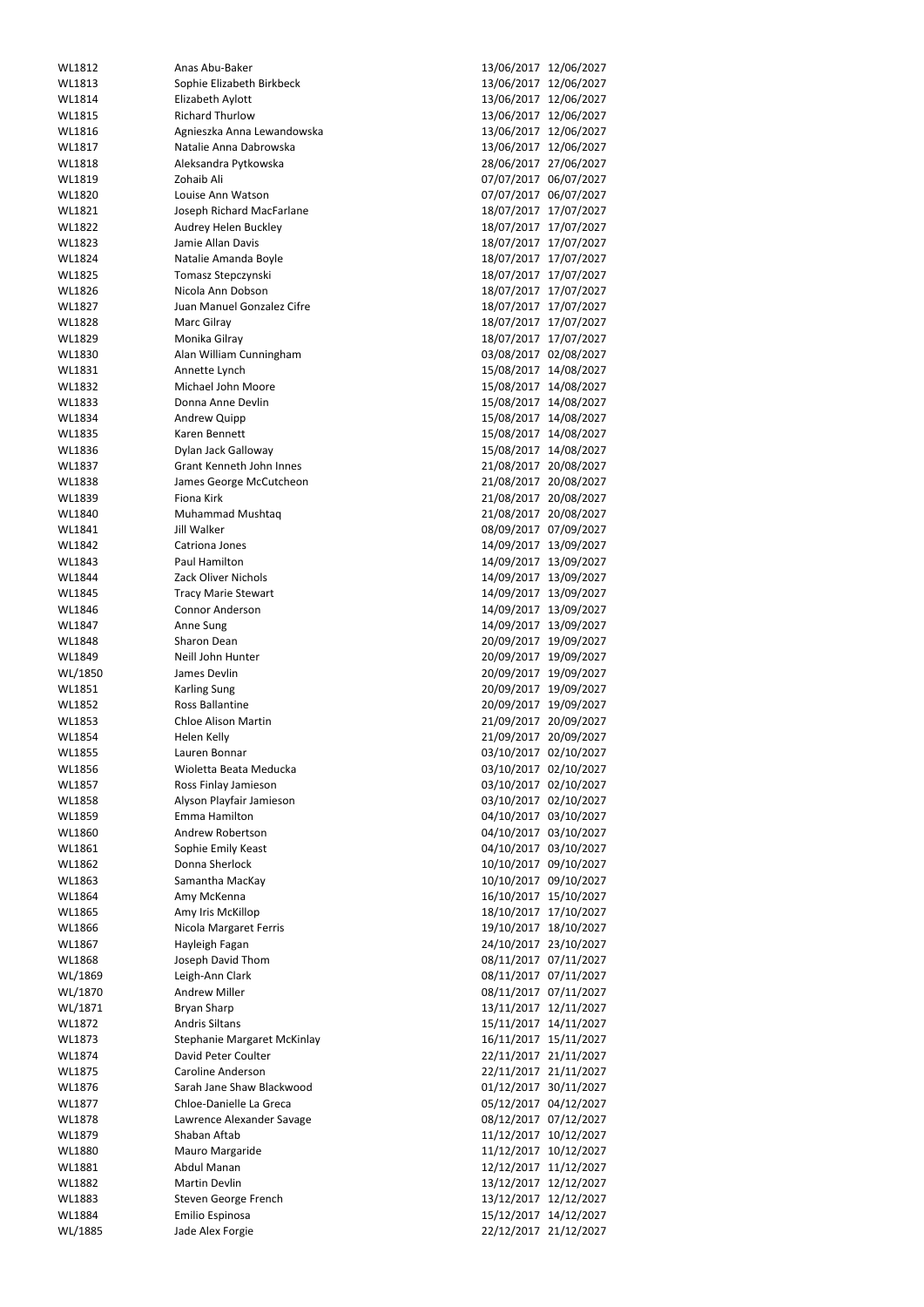| WL1886        | Nicola McPake-Day                | 09/01/2018 08/01/2028 |
|---------------|----------------------------------|-----------------------|
|               |                                  |                       |
| WL1887        | Klaudia Kasilon                  | 11/01/2018 10/01/2028 |
| WL/1888       | Louise Campbell                  | 18/01/2018 17/01/2028 |
| WL1889        | <b>Eugene McGuire</b>            | 25/01/2018 24/01/2028 |
| WL1890        | <b>Matthew Clark</b>             | 25/01/2018 24/01/2028 |
| WL1891        | Hassan Butt                      | 25/01/2018 24/01/2028 |
|               |                                  |                       |
| WL1892        | Mark Shedden                     | 25/01/2018 24/01/2028 |
| WL1893        | Callum Marshall                  | 01/02/2018 31/01/2028 |
| WL1894        | Raymond Grant                    | 01/02/2018 31/01/2028 |
| WL1895        | Sharon Louise Duffy              | 02/02/2018 01/02/2028 |
| WL1896        | <b>Connor Small</b>              | 07/02/2018 06/02/2028 |
|               |                                  |                       |
| WL1897        | Melissa Hardie                   | 20/02/2018 19/02/2028 |
| WL1898        | Claire Elizabeth Molloy          | 20/02/2018 19/02/2028 |
| WL/1899       | Aimee Rebecca Thomson            | 23/02/2018 22/02/2028 |
| WL1900        | <b>Tracy Cook</b>                | 27/02/2018 26/02/2028 |
| WL1901        | Craig Rocca                      | 27/02/2018 26/02/2028 |
|               |                                  |                       |
| WL1902        | David Robert Hill                | 27/02/2018 26/02/2028 |
| WL/1903       | <b>Claire Elizabeth Doull</b>    | 27/02/2018 26/02/2028 |
| WL1904        | Callum Ian Wallace               | 27/02/2018 26/02/2028 |
| WL1906        | Maija Smith                      | 05/03/2018 04/03/2028 |
| WL1907        | Natasha Christina Thorpe         | 05/03/2018 04/03/2028 |
|               |                                  |                       |
| WL1908        | Clare Smith                      | 05/03/2018 04/03/2028 |
| WL1909        | Daniel Thomson                   | 28/03/2018 27/03/2028 |
| WL1910        | Andrea Mary Gillard              | 28/03/2018 27/03/2028 |
| WL1911        | Laurie Kingdom Black             | 28/03/2018 27/03/2028 |
| WL1912        | <b>Elaine Cowen</b>              | 05/04/2018 04/04/2028 |
|               |                                  |                       |
| WL1913        | <b>Shaun Farrell</b>             | 05/04/2018 04/04/2028 |
| WL1914        | <b>Calvin Callum McLay</b>       | 05/04/2018 04/04/2028 |
| WL1915        | Dylan Alexander McFarlane        | 05/04/2018 04/04/2028 |
| WL1916        | <b>Mark James Tasker Winters</b> | 05/04/2018 04/04/2028 |
| WL1917        | Keifer Holdsworth                | 05/04/2018 04/04/2028 |
|               |                                  |                       |
| WL1918        | Jade Christina Watson            | 05/04/2018 04/04/2028 |
| WL1919        | Sadie McMillan                   | 05/04/2018 04/04/2028 |
| WL1920        | <b>Timothy Stuart Trigwell</b>   | 06/04/2018 05/04/2028 |
| WL1921        | Victoria Louise Cairney          | 11/04/2018 10/04/2028 |
| WL1922        | <b>Aaron Emre Calis</b>          | 11/04/2018 10/04/2028 |
| WL1923        |                                  |                       |
|               | Victoria Sweeney                 | 11/04/2018 10/04/2028 |
| WL1924        | Jane Helen McIntyre              | 11/04/2018 10/04/2028 |
| WL1925        | Alexander Taylor                 | 11/04/2018 10/04/2028 |
| WL1926        | Debbie Anne Hart                 | 11/04/2018 10/04/2028 |
| WL1927        | Kristofor John James Hirst       | 11/04/2018 10/04/2028 |
|               |                                  |                       |
| WL1928        | Decio Bruno Martins Pinto        | 11/04/2018 10/04/2028 |
| WL1929        | Flavio Jorge Silva Santos        | 11/04/2018 10/04/2028 |
| WL1930        | Allyson Margaret McKelvie        | 11/04/2018 10/04/2028 |
| WL1931        | Mary Baker Frame Stone           | 18/04/2018 17/04/2028 |
| WL1932        | Jennifer Lorraine Gordon         | 18/04/2018 17/04/2028 |
| WL1933        | Ilona Margaret Pauline Gordon    | 25/04/2018 24/04/2028 |
|               |                                  |                       |
| WL1934        | Vicky Walker                     | 25/04/2018 24/04/2028 |
| WL1935        | John Malloch MacDonald           | 25/04/2018 24/04/2028 |
| WL1936        | Marina Jane Kyle                 | 25/04/2018 24/04/2028 |
| WL1937        | Christie Louise Hyde             | 02/05/2018 01/05/2028 |
| WL1938        | Kelly MacRae                     | 03/05/2018 02/05/2028 |
| WL1939        | Alan James Corrie                | 04/05/2018 03/05/2028 |
|               |                                  |                       |
| WL1940        | Leonna Jane McGilligan-Dix       | 10/05/2018 09/05/2028 |
| WL1941        | Simon Frederick Pashley Dix      | 10/05/2018 09/05/2028 |
| WL1942        | Clair Weir                       | 16/05/2018 15/05/2028 |
| WL1943        | Daniyal Karamat                  | 17/05/2018 16/05/2028 |
| WL1944        | <b>Scott Gordon Mooney</b>       | 05/06/2018 04/06/2028 |
|               |                                  |                       |
| WL1945        | Hanna Anna Cichowicz             | 05/06/2018 04/06/2028 |
| WL1946        | David McCormack                  | 12/06/2018 11/06/2028 |
| WL1947        | David Waite Findlay              | 12/06/2018 11/06/2028 |
| <b>WL1948</b> | Sharlene Louise Arnott           | 13/06/2018 12/06/2028 |
| WL1949        | Nicola Clare Scott               | 21/06/2018 20/06/2028 |
|               |                                  |                       |
| WL1950        | Marlyn Whitfield                 | 21/06/2018 20/06/2028 |
| WL1951        | John Laurie                      | 21/06/2018 20/06/2028 |
| WL1952        | Calum Smith                      | 21/06/2018 20/06/2028 |
| WL1953        | Kevin Gibney                     | 21/06/2018 20/06/2028 |
| WL1954        | Fiona Dawn MacLeod               | 26/06/2018 25/06/2028 |
|               |                                  |                       |
| WL1955        | Frank McAllister                 | 26/06/2018 25/06/2028 |
| WL1956        | Fiona Williamson                 | 03/07/2018 02/07/2028 |
| WL1957        | Liam Bomford                     | 03/07/2018 02/07/2028 |
| WL1958        | Laraine Elizabeth McKale         | 03/07/2018 02/07/2028 |
| WL1959        | <b>Kirsty Cook</b>               | 03/07/2018 02/07/2028 |
| WL1960        |                                  | 03/07/2018 02/07/2028 |
|               | Debbie Amanda Laird              |                       |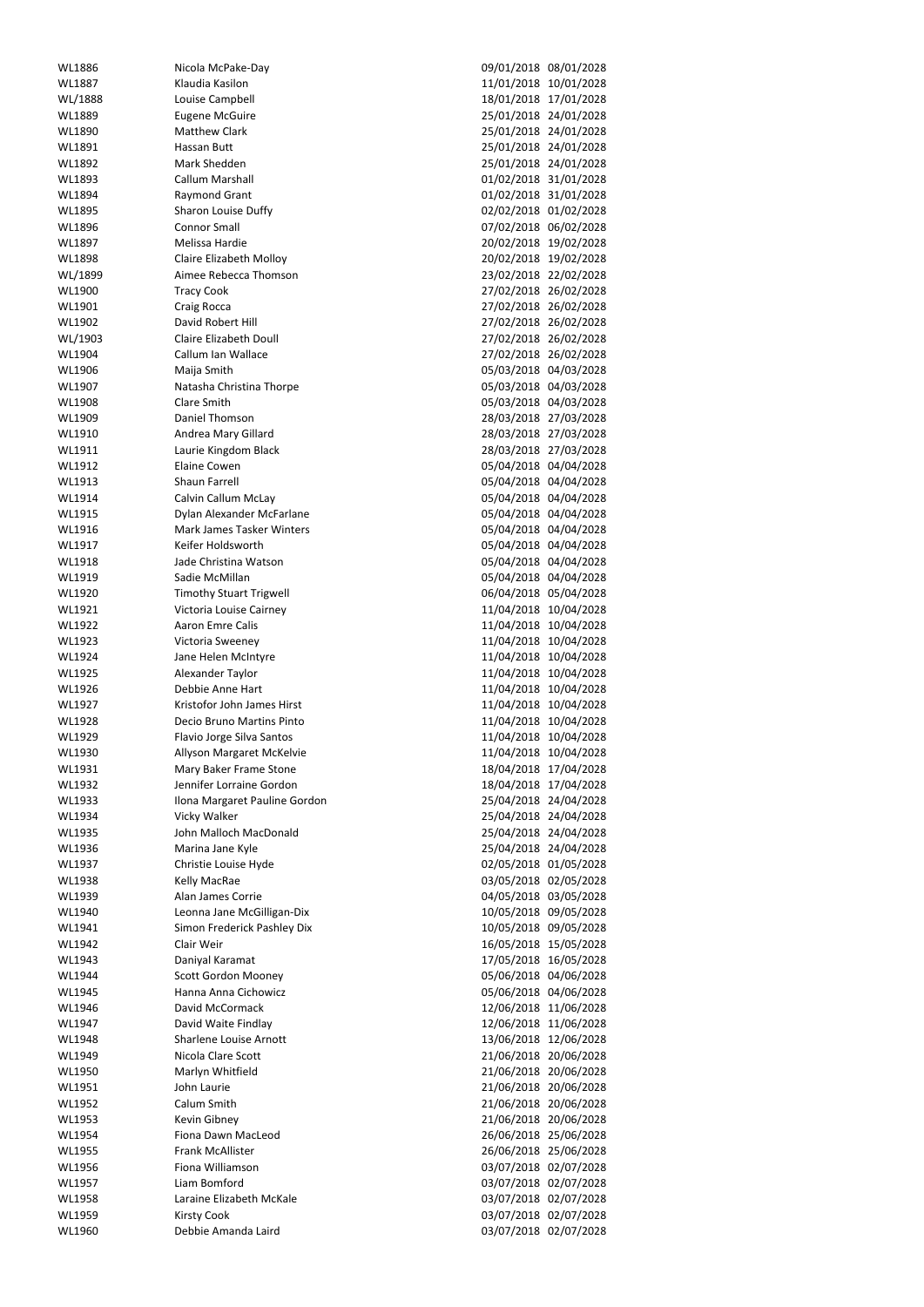| WL1961           | Anthony Robertson                              | 03/07/2018 02/07/2028                          |
|------------------|------------------------------------------------|------------------------------------------------|
| WL1962           | <b>Heather Fowler</b>                          | 03/07/2018 02/07/2028                          |
| WL1963           | Kim Miller                                     | 10/07/2018 09/07/2028                          |
| WL1964           | <b>Karen Sawkins</b>                           | 10/07/2018 09/07/2028                          |
| WL1965           | <b>Bethanie Louise Combe</b>                   | 13/07/2018 12/07/2028                          |
| WL1966           | Domenico Pacitti                               | 13/07/2018 12/07/2028                          |
| WL1967           | <b>Marco Risiglione</b>                        | 13/07/2018 12/07/2028                          |
| WL1968           | Liz Reid                                       | 13/07/2018 12/07/2028                          |
| WL1969           | Jacine Louise Rutasikwa                        | 20/07/2018 19/07/2028                          |
| WL1970           | Jillian Gothard                                | 20/07/2018 19/07/2028                          |
| WL1971           | <b>Maxine Wallace</b><br>Mario Leon Caneval    | 24/07/2018 23/07/2028                          |
| WL1972<br>WL1973 | Daniel John Donnelly                           | 26/07/2018 25/07/2028<br>26/07/2018 25/07/2028 |
| WL1974           | Henry Lloyd                                    | 31/07/2018 30/07/2028                          |
| WL1975           | Ian McKelvie                                   | 16/08/2018 15/08/2028                          |
| WL1976           | Ross Devlin                                    | 16/08/2018 15/08/2028                          |
| WL1977           | Laura-Jayne McDonald                           | 22/08/2018 21/08/2028                          |
| WL1978           | <b>Mohsin Malik</b>                            | 22/08/2018 21/08/2028                          |
| WL1979           | <b>Linsey Scott</b>                            | 28/08/2018 27/08/2028                          |
| WL1980           | Lee Paterson                                   | 30/08/2018 29/08/2028                          |
| WL1981           | Nicola Aitken                                  | 30/08/2018 29/08/2028                          |
| WL1982           | Gary Robertson                                 | 30/08/2018 29/08/2028                          |
| WL1983           | <b>Stuart Thompson</b>                         | 14/09/2018 13/09/2028                          |
| WL1984           | Muhammad Imran                                 | 20/09/2018 19/09/2028                          |
| WL1985           | Jack Johnston                                  | 20/09/2018 19/09/2028                          |
| WL/1986          | Jemma Louise Marshall                          | 20/09/2018 19/09/2028                          |
| WL1987           | <b>Colin Stephen Hughes</b>                    | 25/09/2018 24/09/2028                          |
| WL1988           | Teresa Brannan                                 | 25/09/2018 24/09/2028                          |
| WL1989           | Paul Andrew Coombe                             | 28/09/2018 27/09/2028                          |
| WL1990           | Amy Newell                                     | 28/09/2018 27/09/2028                          |
| WL1991           | Jamie John Bremner                             | 09/10/2018 08/10/2028                          |
| WL1992           | Brian William Cockburn                         | 26/10/2018 25/10/2028                          |
| WL/1993          | <b>Adam Wilson Davies</b>                      | 26/10/2018 25/10/2028                          |
| WL1994           | Nathan McAleavy                                | 26/10/2018 25/10/2028<br>26/10/2018 25/10/2028 |
| WL1995<br>WL1996 | Natalie Katrina McKillop<br>Scott Peter McLean | 26/10/2018 25/10/2028                          |
| WL1997           | Roban Innis Thomson                            | 26/10/2018 25/10/2028                          |
| WL1998           | Stuart John Ferguson                           | 30/10/2018 29/10/2028                          |
| WL1999           | <b>Barry Wilson</b>                            | 30/10/2018 29/10/2028                          |
| WL2000           | Catherine Lawrie                               | 31/10/2018 30/10/2028                          |
| WL2001           | Kieran Innes                                   | 31/10/2018 30/10/2028                          |
| WL2002           | Sarah Tierney                                  | 06/11/2018 05/11/2028                          |
| WL2003           | Josh Mabon                                     | 07/12/2018 06/12/2028                          |
| WL2004           | Rebecca Jane Thompson                          | 07/12/2018 06/12/2028                          |
| WL2005           | Robert Curran                                  | 07/12/2018 06/12/2028                          |
| WL2006           | Thomas Feeney McQueen                          | 12/12/2018 11/12/2028                          |
| WL2007           | Sheree Andrena Catherine Mackie                | 12/12/2018 11/12/2028                          |
| WL2008           | Caitlin Stone                                  | 12/12/2018 11/12/2028                          |
| WL2009           | Krzysztof Waga                                 | 12/12/2018 11/12/2028                          |
| WL2010           | Kirsty Weir                                    | 12/12/2018 11/12/2028                          |
| WL2011           | Gary Graham                                    | 12/12/2018 11/12/2028                          |
| WL2012           | Daniel Buckingham                              | 12/12/2018 11/12/2028                          |
| WL2013           | Georgia Stuart                                 | 19/12/2018 18/12/2028                          |
| WL2014           | Dean George Byle<br>Gianluca Mastronicola      | 20/12/2018 19/12/2028                          |
| WL2015<br>WL2016 | <b>Andrew Stuart Aitken</b>                    | 20/12/2018 19/12/2028<br>20/12/2018 19/12/2028 |
| WL2017           | Liam Richard Pace                              | 03/01/2019 02/01/2029                          |
| WL2018           | Lindsay-Anne Colman                            | 16/01/2019 15/01/2029                          |
| WL2019           | Sajida Iqbal                                   | 16/01/2019 15/01/2029                          |
| WL2020           | Betsy Glen Wilkinson                           | 16/01/2019 15/01/2029                          |
| WL2021           | David Charles Wilkinson                        | 16/01/2019 15/01/2029                          |
| WL2022           | Mohammad Aslam                                 | 18/01/2019 17/01/2029                          |
| WL2023           | <b>Henry Tilley</b>                            | 25/01/2019 24/01/2029                          |
| WL2024           | Dobraw Katarzyna Wyszynska                     | 30/01/2019 29/01/2029                          |
| WL2025           | Natalie Muraska                                | 30/01/2019 29/01/2029                          |
| WL2026           | <b>Allison Marie McCormick</b>                 | 05/02/2019 04/02/2029                          |
| WL2027           | Arthur James Alexander                         | 05/02/2019 04/02/2029                          |
| WL2028           | Andrea Crow                                    | 08/02/2019 07/02/2029                          |
| WL2029           | <b>Trevor Duncan Spence</b>                    | 08/02/2019 07/02/2029                          |
| WL2030           | Oluwatobi Oluwatoyin Animashaun                | 22/02/2019 21/02/2029                          |
| WL2031           | Michelle Doherty Doyle                         | 28/02/2019 27/02/2029                          |
| WL2032           | <b>Claire Gillies</b>                          | 28/02/2019 27/02/2029                          |
| WL2033<br>WL2034 | Anna Katarzyna Kozlowska<br>Terri Ann Provan   | 28/02/2019 27/02/2029<br>28/02/2019 27/02/2029 |
|                  |                                                |                                                |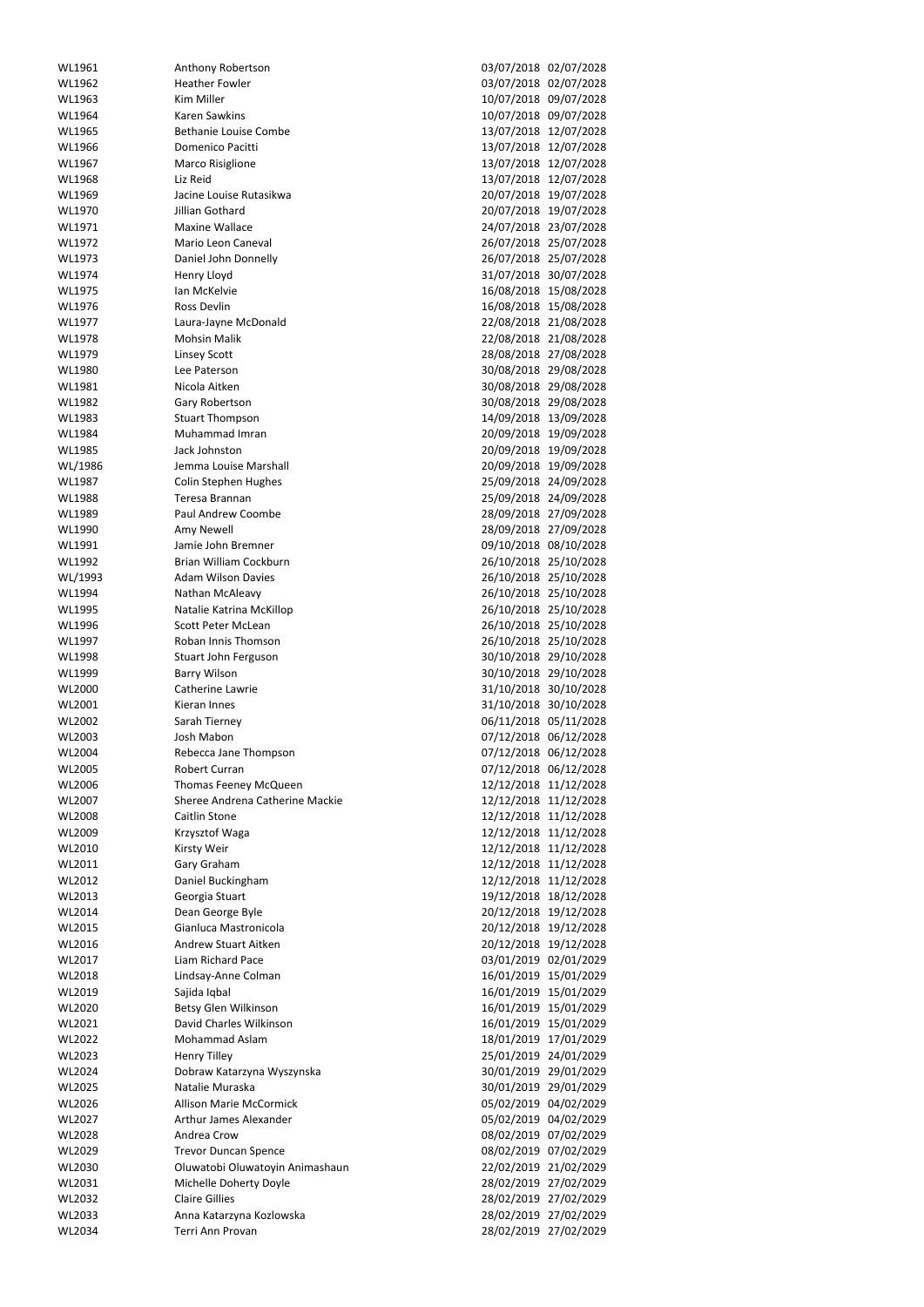| WL2035           | Amanda Slane                                  | 28/02/2019 27/02/2029                             |
|------------------|-----------------------------------------------|---------------------------------------------------|
|                  |                                               |                                                   |
| WL2036           | <b>Marion Marie Roy</b>                       | 28/02/2019<br>27/02/2029                          |
| WL2037           | Ann Roberta Foley                             | 28/02/2019<br>27/02/2029                          |
|                  |                                               |                                                   |
| WL2038           | <b>Brian Cochrane</b>                         | 05/03/2019 04/03/2029                             |
| WL2039           | Danilo Sciutteri                              | 11/03/2029<br>12/03/2019                          |
| WL2040           | Kashmir Kaur                                  | 12/03/2019<br>11/03/2029                          |
|                  |                                               |                                                   |
| WL2041           | Catriona Blair                                | 15/03/2019<br>14/03/2029                          |
| WL2042           | Asif Ali                                      | 15/03/2019<br>14/03/2029                          |
| WL2043           | James Roy John Davis                          | 22/03/2019 21/03/2029                             |
|                  |                                               |                                                   |
| WL2044           | Jesusita Gatdula                              | 22/03/2019<br>21/03/2029                          |
| WL2045           | Victoria Ann Anderson                         | 22/03/2019<br>21/03/2029                          |
| WL2046           | Danna Moncrieffe                              | 02/04/2019<br>01/04/2029                          |
|                  |                                               |                                                   |
| WL2047           | Liagat Ali                                    | 04/04/2019 03/04/2029                             |
| WL2048           | <b>Neil Blain Scullion</b>                    | 04/04/2019 03/04/2029                             |
|                  |                                               |                                                   |
| WL2049           | Margaret Helen Cook Anderson                  | 04/04/2019<br>03/04/2029                          |
| WL2050           | Eric Anderson                                 | 04/04/2019 03/04/2029                             |
| WL2051           | Bianca McLellan                               | 04/04/2019<br>03/04/2029                          |
|                  |                                               |                                                   |
| WL2052           | Sarah Rachel Farrugia                         | 04/04/2019 03/04/2029                             |
| WL2053           | Julie Odette McMahon                          | 10/04/2019<br>09/04/2029                          |
|                  |                                               |                                                   |
| WL2054           | John Comerford                                | 10/04/2019<br>09/04/2029                          |
| WL2055           | Ionela Alice Caraghiulea                      | 10/04/2019<br>09/04/2029                          |
| WL2056           | Michael Ian Muir Dobbie                       | 16/04/2019<br>15/04/2029                          |
|                  |                                               |                                                   |
| WL2057           | James John Love                               | 16/04/2019<br>15/04/2029                          |
| WL2058           | Allan Peter Stevenson                         | 16/04/2019<br>15/04/2029                          |
| WL2059           | Linda Muir                                    | 17/04/2019<br>16/04/2029                          |
|                  |                                               |                                                   |
| WL2060           | Gary Andrew Hill                              | 25/04/2019<br>24/04/2029                          |
| WL2061           | Hailey Henderson                              | 25/04/2019<br>24/04/2029                          |
|                  |                                               |                                                   |
| WL2062           | Nicole Wendy Jayne Ford                       | 25/04/2019 24/04/2029                             |
| WL/2063          | Zain Ashfaq                                   | 25/04/2019<br>24/04/2029                          |
| WL2064           | Kerry Ann Townsend Orr                        | 25/04/2019 24/04/2029                             |
|                  |                                               |                                                   |
| WL2065           | Alan Thomas Boyle                             | 25/04/2019 24/04/2029                             |
| WL2066           | Marlene Dolan                                 | 25/04/2019 24/04/2029                             |
| WL2067           | <b>Rachel Dakers</b>                          | 08/05/2019 07/05/2029                             |
|                  |                                               |                                                   |
| WL2068           | <b>Stuart Alan Faulds</b>                     | 08/05/2019 07/05/2029                             |
| WL2069           | Robert Harrower                               | 08/05/2019 07/05/2029                             |
|                  |                                               |                                                   |
| WL2070           | Ali Sayd Nasseri                              | 08/05/2019<br>07/05/2029                          |
| WL2071           | Lynn Robertson                                | 17/05/2019<br>16/05/2029                          |
| WL2072           | Jagdeep Kaur                                  | 17/05/2019<br>16/05/2029                          |
|                  |                                               |                                                   |
| WL2073           | <b>Mark Royston Hughes</b>                    | 21/05/2019<br>20/05/2029                          |
| WL2074           | <b>Andrew Park</b>                            | 24/05/2019 23/05/2029                             |
|                  | Siobhan Herd Russell                          | 24/05/2019                                        |
| WL2075           |                                               | 23/05/2029                                        |
| WL2076           | Shona Pirie                                   | 24/05/2019<br>23/05/2029                          |
| WL2077           | Anna Maria Stobiecka                          | 04/06/2019<br>03/06/2029                          |
|                  |                                               |                                                   |
| WL2078           | Angela MacGregor                              | 05/06/2019<br>04/06/2029                          |
| WL2079           | Ian Kevin Fennell                             | 05/06/2019<br>04/06/2029                          |
| WL2080           | Neil Alexander                                | 11/06/2019<br>10/06/2029                          |
|                  |                                               |                                                   |
| WL2081           | Lisa Ann Brown                                | 11/06/2019<br>10/06/2029                          |
| WL2082           | lain Harris                                   | 13/06/2019<br>12/06/2029                          |
| WL2083           | Duncan John Christopher Colville              | 13/06/2029<br>14/06/2019                          |
|                  |                                               |                                                   |
| WL2084           | Rebekah Louise Purdon                         | 27/06/2019<br>26/06/2029                          |
| WL2085           | Clare O'Boyle                                 | 28/06/2019<br>27/06/2029                          |
| WL2086           |                                               | 28/06/2019                                        |
|                  | Suganthini Jeyaseelan                         | 27/06/2029                                        |
| WL2087           | Daniel Anderson                               | 28/06/2019<br>27/06/2029                          |
| WL2088           | Iain Tunnicliffe                              | 28/06/2019<br>27/06/2029                          |
|                  | <b>Steven Brown</b>                           |                                                   |
| WL2089           |                                               | 28/06/2019<br>27/06/2029                          |
| WL2090           | Caroline Patricia Graham                      | 28/06/2019<br>27/06/2029                          |
| WL2091           | Donna Margaret Nimmo                          | 28/06/2019<br>27/06/2029                          |
|                  |                                               |                                                   |
| WL2092           | Andrea Back                                   | 10/07/2019<br>09/07/2029                          |
| WL2093           | John McKechnie Watson                         | 10/07/2019 09/07/2029                             |
|                  | Robert Kerr Donaldson                         |                                                   |
| WL2094           |                                               | 10/07/2019<br>09/07/2029                          |
| WL2095           | Aleksandra Joanna Hadden                      | 11/07/2019<br>10/07/2029                          |
| WL2096           | Jennifer Janet Jamieson                       | 11/07/2019<br>10/07/2029                          |
|                  |                                               |                                                   |
| WL2097           | Sabba Khan                                    | 11/07/2019 10/07/2029                             |
| WL2098           | <b>Margaret McDonald</b>                      | 11/07/2019 10/07/2029                             |
| WL2099           | Jason Strange                                 | 25/07/2019 24/07/2029                             |
|                  |                                               |                                                   |
| WL2100           | Susan Scott Elwick                            | 25/07/2019 24/07/2029                             |
| WL2101           | Connor Alexander Flynn Heylings               | 14/08/2019<br>13/08/2029                          |
| WL2102           | Alan MacFarlane                               | 14/08/2019<br>13/08/2029                          |
|                  |                                               |                                                   |
| WL2103           | Muhammad Usman                                | 14/08/2019<br>13/08/2029                          |
| WL2104           | <b>Margaret Fowler</b>                        | 20/08/2019<br>19/08/2029                          |
|                  |                                               |                                                   |
| WL2105           |                                               |                                                   |
|                  | Steven Bird                                   | 20/08/2019 19/08/2029                             |
| WL2106           | <b>Catherine Mary McCormick</b>               | 20/08/2019<br>19/08/2029                          |
|                  |                                               |                                                   |
| WL2107<br>WL2108 | Kevin Learmonth<br><b>Robert Herman Stone</b> | 20/08/2019<br>19/08/2029<br>20/08/2019 19/08/2029 |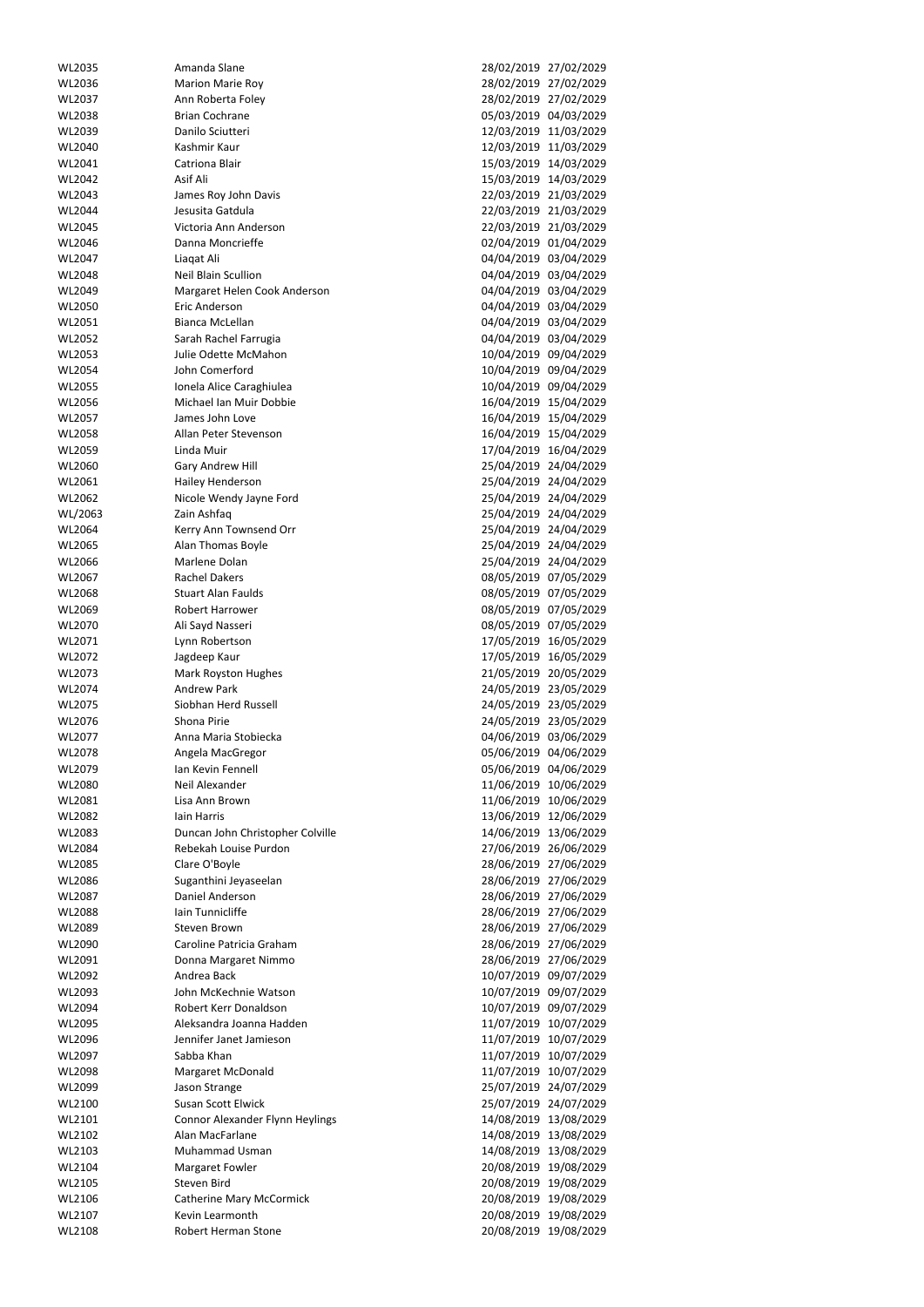| WL2109           | George Anderson                               |                       | 20/08/2019 19/08/2029                          |
|------------------|-----------------------------------------------|-----------------------|------------------------------------------------|
| WL2110           | Saeid Fahid                                   |                       | 28/08/2019 27/08/2029                          |
| WL2111           | Sadia Khurram                                 |                       | 28/08/2019 27/08/2029                          |
| WL/2112          | <b>Trevor Messenger</b>                       |                       | 28/08/2019 27/08/2029                          |
| WL2113           | Naomi Elizabeth Stephenson                    |                       | 28/08/2019 27/08/2029                          |
| WL2114           | Gillian Calder                                |                       | 03/09/2019 02/09/2029                          |
| WL2115           | Julie Carson                                  |                       | 03/09/2019 02/09/2029                          |
| WL2116           | Euan McColm                                   |                       | 03/09/2019 02/09/2029                          |
| WL2117           | Nabil Ayub                                    |                       | 13/09/2019 12/09/2029                          |
| WL2118           | <b>Irene Burke</b>                            | 13/09/2019            | 12/09/2029                                     |
| WL2119           | Patrycja Gliszczynska                         |                       | 13/09/2019 12/09/2029                          |
| WL2120           | Adele Haddow                                  | 13/09/2019            | 12/09/2029                                     |
| WL/2121          | Jacqueline Anne Young                         | 13/09/2019            | 12/09/2029                                     |
| WL2122           | Dawn Anne Proudler                            |                       | 13/09/2019 12/09/2029                          |
| WL2123           | David George Gray                             | 17/09/2019            | 16/09/2029                                     |
| WL2124           | Attiya Ali                                    |                       | 17/09/2019 16/09/2029                          |
| WL2125           | Hussin Akhtar                                 | 17/09/2019            | 16/09/2029                                     |
| WL2126           | <b>Ross Patrick Murphy</b>                    |                       | 09/10/2019 08/10/2029                          |
| WL2127           | Lee Alan Johnston                             |                       | 09/10/2019 08/10/2029                          |
| WL2128           | Craig Edward George Wright                    |                       | 09/10/2019 08/10/2029                          |
| WL2129           | Dawn Maria Barr                               |                       | 09/10/2019 08/10/2029                          |
| WL2130           | Nikolay Vaskov                                |                       | 09/10/2019 08/10/2029                          |
| WL2131           | Claire Anne Whyte                             |                       | 09/10/2019 08/10/2029                          |
| WL2132           | Rhianne Jervis                                | 09/10/2019            | 08/10/2029                                     |
| WL2133           | Fiaz Ahmad Faizi                              |                       | 09/10/2019 08/10/2029                          |
| WL2134           | <b>Robert Fleming</b>                         |                       | 11/10/2019 10/10/2029                          |
| WL2135           | Helen Sneddon                                 | 15/10/2019            | 14/10/2029                                     |
| WL2136           | Douglas Grant                                 |                       | 15/10/2019 14/10/2029                          |
| WL2137           | Jade Hopkins                                  | 17/10/2019            | 16/10/2029                                     |
| WL2138           | Jodie Goodwin                                 |                       | 25/10/2019 24/10/2029                          |
| WL2139           | Erin Wark                                     | 25/10/2019            | 24/10/2029                                     |
| WL2140           | Jamie Tracy Borland                           |                       | 25/10/2019 24/10/2029                          |
| WL2141           | Malik Mubarik Ahmed                           |                       | 29/10/2019 28/10/2029                          |
| WL2142           | Chiara Bedin                                  |                       | 29/10/2019 28/10/2029                          |
| WL2143           | Samuel Cooley                                 |                       | 29/10/2019 28/10/2029                          |
| WL2144           | Jennifer Jardine                              |                       | 29/10/2019 28/10/2029                          |
| WL2145           | Lee McNaught                                  |                       | 29/10/2019 28/10/2029                          |
| WL2146           | <b>Brian Scott</b>                            |                       | 29/10/2019 28/10/2029                          |
| WL2147           | <b>Caitlin Sherratt</b>                       |                       | 29/10/2019 28/10/2029                          |
| WL2148           | Laura Anne Simpson                            |                       | 31/10/2019 30/10/2029                          |
| WL2149           | Lauren Nicole Morrison                        |                       | 31/10/2019 30/10/2029                          |
| WL2150           | Kathryn Claudette Sicat                       |                       | 31/10/2019 30/10/2029                          |
| WL2151           | Gaurav Malhotra                               |                       | 31/10/2019 30/10/2029                          |
| WL2152           | <b>Brian Guest</b>                            |                       | 08/11/2019 07/11/2029                          |
| WL2153           | Sharon Brodie                                 |                       | 08/11/2019 07/11/2029                          |
| WL2154           | Michael John Firth                            |                       | 08/11/2019 07/11/2029                          |
| WL2155           | Jonathan David McEwan                         |                       | 08/11/2019 07/11/2029                          |
| WL2156           | <b>Stuart Matthews</b><br>Sharron Jane Warren |                       | 08/11/2019 07/11/2029                          |
| WL2157           |                                               |                       | 08/11/2019 07/11/2029                          |
| WL2158<br>WL2159 | Euan John Scoular Grant                       |                       | 11/11/2019 10/11/2029<br>11/11/2019 10/11/2029 |
| WL2160           | Ritchie Wallace Logan<br>Ryan Paul Murrell    |                       | 11/11/2019 10/11/2029                          |
| WL2161           | <b>Christine Burrell</b>                      |                       | 19/11/2019 18/11/2029                          |
| WL2162           | Megan Drummond                                |                       | 21/11/2019 20/11/2029                          |
| WL2163           | Victoria Lockhart                             |                       | 21/11/2019 20/11/2029                          |
| WL2164           | <b>Christopher Paul Nicholls</b>              |                       | 21/11/2019 20/11/2029                          |
| WL/2165          | Lauren Appleyard                              |                       | 27/11/2019 26/11/2029                          |
| WL2166           | <b>Gavin Robert Bews</b>                      |                       | 27/11/2019 26/11/2029                          |
| WL2167           | Samantha Louise Reed                          |                       | 27/11/2019 26/11/2029                          |
| WL2168           | Kieran James Williamson                       |                       | 27/11/2019 26/11/2029                          |
| WL2169           | Nicole Francine McDonnell                     |                       | 28/11/2019 27/11/2029                          |
| WL2170           | <b>Alistair Bow</b>                           |                       | 28/11/2019 27/11/2029                          |
| WL2171           | Victoria Cormack                              |                       | 05/12/2019 04/12/2029                          |
| WL2172           | <b>Fraser Black</b>                           |                       | 05/12/2019 04/12/2029                          |
| WL2173           | <b>Umair Farooq</b>                           |                       | 05/12/2019 04/12/2029                          |
| WL2174           | <b>Kass Darling</b>                           |                       | 06/12/2019 05/12/2029                          |
| WL2175           | Conner James Simpson                          |                       | 11/12/2019 10/12/2029                          |
| WL2176           | Jordan Scott McCusker                         |                       | 11/12/2019 10/12/2029                          |
| WL2177           | Angela Blair                                  |                       | 24/12/2019 23/12/2029                          |
| WL2178           | Khym Ramsay                                   |                       | 24/12/2019 23/12/2029                          |
| WL2179           | Amanda Jane Thomson                           |                       | 08/01/2020 07/01/2030                          |
| WL2180           | Karina-Jane Sara Maria Salvin Bowlby          |                       | 09/01/2020 08/01/2030                          |
| WL2181           |                                               | 09/01/2020 08/01/2030 |                                                |
|                  | Cara Elizabeth Gallagher                      |                       |                                                |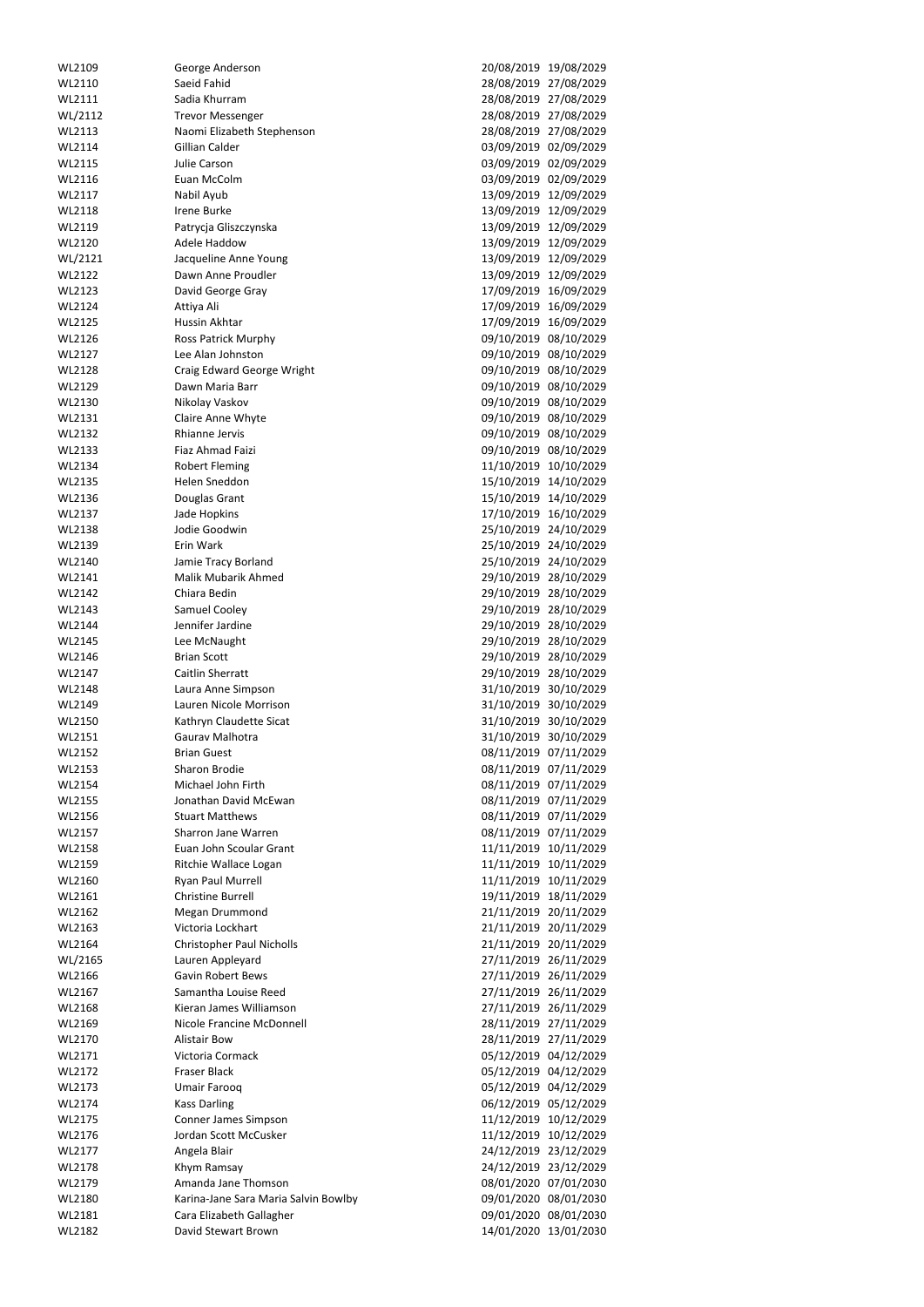| WL2183        | Viktor Nikolaev Sharkov             |                       | 15/01/2020 14/01/2030 |
|---------------|-------------------------------------|-----------------------|-----------------------|
| WL2184        | Nathan West                         |                       | 22/01/2020 21/01/2030 |
| WL2185        | <b>Frances Mary Curtis</b>          |                       | 27/01/2020 26/01/2030 |
| WL2186        | Duncan Currie                       |                       | 28/01/2020 27/01/2030 |
| WL2187        | Hazel Dunbar                        |                       | 28/01/2020 27/01/2030 |
| WL2188        | <b>Andrew Evans Carruthers</b>      |                       | 29/01/2020 28/01/2030 |
| WL2189        | <b>Stephanie Newlands</b>           |                       | 06/02/2020 05/02/2030 |
| WL2190        | <b>Ryan Stott</b>                   |                       | 06/02/2020 05/02/2030 |
| WL2191        | Erin Ahat                           |                       | 07/02/2020 06/02/2030 |
| WL2192        | James McGill                        |                       | 07/02/2020 06/02/2030 |
| WL2193        | <b>Sharon Rose Miller</b>           |                       | 07/02/2020 06/02/2030 |
|               | Laurentiu Iulian Niculescu          |                       | 07/02/2020 06/02/2030 |
| WL2194        |                                     |                       |                       |
| WL2195        | Anne Alexandra Purvis               |                       | 07/02/2020 06/02/2030 |
| WL2196        | Martin Edgar                        |                       | 18/02/2020 17/02/2030 |
| WL2197        | Romaan Babar                        |                       | 19/02/2020 18/02/2030 |
| WL2198        | Jennifer Ashley McDonnell           |                       | 19/02/2020 18/02/2030 |
| WL/2199       | Huma Salman Janjua                  |                       | 21/02/2020 20/02/2030 |
| WL2200        | <b>Charlotte Zoe Shepherd</b>       |                       | 21/02/2020 20/02/2030 |
| WL2201        | Pauline Joan Isabella Campbell      |                       | 25/02/2020 24/02/2030 |
| WL2202        | Eeman Malik                         |                       | 25/02/2020 24/02/2030 |
| WL2203        | <b>Ayley Balic</b>                  |                       | 10/03/2020 09/03/2030 |
| WL2204        | Jodie James                         |                       | 10/03/2020 09/03/2030 |
| WL2205        | Stephanie Elizabeth Jean McGuigan   |                       | 10/03/2020 09/03/2030 |
| WL2206        | Louise Wilson                       |                       | 10/03/2020 09/03/2030 |
| WL2207        | Thirza-Margaret Hockaday            |                       | 11/03/2020 10/03/2030 |
| WL2208        | <b>Martynas Virzintas</b>           |                       | 12/03/2020 11/03/2030 |
| WL2209        | Nicola Sandra Anderson              |                       | 19/03/2020 18/03/2030 |
| WL2210        | Elizabeth Reynolds                  |                       | 19/03/2020 18/03/2030 |
| WL2211        | Jeffrey Ellis Handyside             |                       | 14/04/2020 13/04/2030 |
| WL2212        | Kayleigh Helen MacKay               |                       | 14/04/2020 13/04/2030 |
| WL2213        | <b>Campbell James Watson</b>        |                       | 06/05/2020 05/05/2030 |
| WL2214        | Zaheer-Ud-Din Babar                 |                       | 12/05/2020 11/05/2030 |
| WL2215        | Matthew Boyle                       |                       | 15/05/2020 14/05/2030 |
| WL2216        | David Robertson                     |                       | 26/05/2020 25/05/2030 |
| WL2217        | Michelle Walker                     |                       | 04/06/2020 03/06/2030 |
| WL2218        | Nicola Watt                         |                       | 17/06/2020 16/06/2030 |
| WL2219        | Darren Wilson                       |                       | 23/06/2020 22/06/2030 |
|               | David James Everard-Thomas          |                       |                       |
| WL2220        |                                     |                       | 24/06/2020 23/06/2030 |
| WL2221        | Nikki Jade Anderson                 |                       | 24/06/2020 23/06/2030 |
| <b>WL2222</b> | Ramunas Labazinas                   |                       | 30/06/2020 29/06/2030 |
| WL2223        | Jacqueline Kellock                  |                       | 14/07/2020 13/07/2030 |
| WL2224        | <b>Richard Thomas Walker</b>        |                       | 13/08/2020 12/08/2030 |
| WL2225        | <b>Edward Thomas David McKenzie</b> |                       | 10/09/2020 09/09/2030 |
| WL2226        | <b>Edward Milburn McKenzie</b>      |                       | 10/09/2020 09/09/2030 |
| WL2227        | Julie Cunningham                    |                       | 10/09/2020 09/09/2030 |
| WL2228        | <b>Gillian Pettigrew</b>            |                       | 15/09/2020 14/09/2030 |
| WL2229        | Kimberley Kemp                      |                       | 15/09/2020 14/09/2030 |
| WL2230        | <b>Scott Brian Macrae</b>           |                       | 17/09/2020 16/09/2030 |
| WL2231        | Mariyan Yordanov Marinov            |                       | 18/09/2020 17/09/2030 |
| WL2232        | <b>Tracey Renton</b>                |                       | 18/09/2020 17/09/2030 |
| WL2233        | Samantha Jane Bingham               |                       | 18/09/2020 17/09/2030 |
| WL2234        | Ryan Andrew Fraser                  |                       | 29/09/2020 28/09/2030 |
| WL2235        | Natasha Watkins                     |                       | 29/09/2020 28/09/2030 |
| WL2236        | <b>Richard Ian Glennie</b>          |                       | 30/09/2020 29/09/2030 |
| WL2237        | Robert Scott Daglish                |                       | 07/10/2020 06/10/2030 |
| WL2238        | Michael Richardson                  |                       | 09/10/2020 08/10/2030 |
| WL2239        | Albeer Mehmood                      |                       | 13/10/2020 12/10/2030 |
| WL2240        | Amy Barnes                          |                       | 14/10/2020 13/10/2030 |
| WL2241        | Audrey Queen                        |                       | 14/10/2020 13/10/2030 |
| WL2242        | <b>Muhammad Shahid</b>              |                       | 20/10/2020 19/10/2030 |
| WL2243        | Zubair Ul-Haq                       |                       | 20/10/2020 19/10/2030 |
| WL2244        | <b>Stephanie Rose Hamilton</b>      |                       | 20/10/2020 19/10/2030 |
| <b>WL2245</b> | Denise Powley                       |                       | 30/10/2020 29/10/2030 |
| WL2246        | James Philip Harvey                 |                       | 05/11/2020 04/11/2030 |
| WL2247        | Irving William Hastie               |                       | 10/11/2020 09/11/2030 |
| WL2248        | Samreen Shaukat                     |                       |                       |
|               |                                     |                       | 25/11/2020 24/11/2030 |
| WL2249        | Allison Victoria Crawford           |                       | 25/11/2020 24/11/2030 |
| WL2250        | <b>Stephanie Campbell</b>           |                       | 03/12/2020 02/12/2030 |
| WL2251        | Aaron Love                          |                       | 17/12/2020 16/12/2030 |
| WL2252        | Dirk Bunskoek                       |                       | 22/12/2020 21/12/2030 |
| WL2253        | Robyn Thomson                       |                       | 06/01/2021 05/01/2031 |
| WL2254        | Lisa Gordon                         |                       | 06/01/2021 05/01/2031 |
| WL2255        | Alina Janowska                      |                       | 06/01/2021 05/01/2031 |
| WL2256        | Declan McMullan                     | 06/01/2021 05/01/2031 |                       |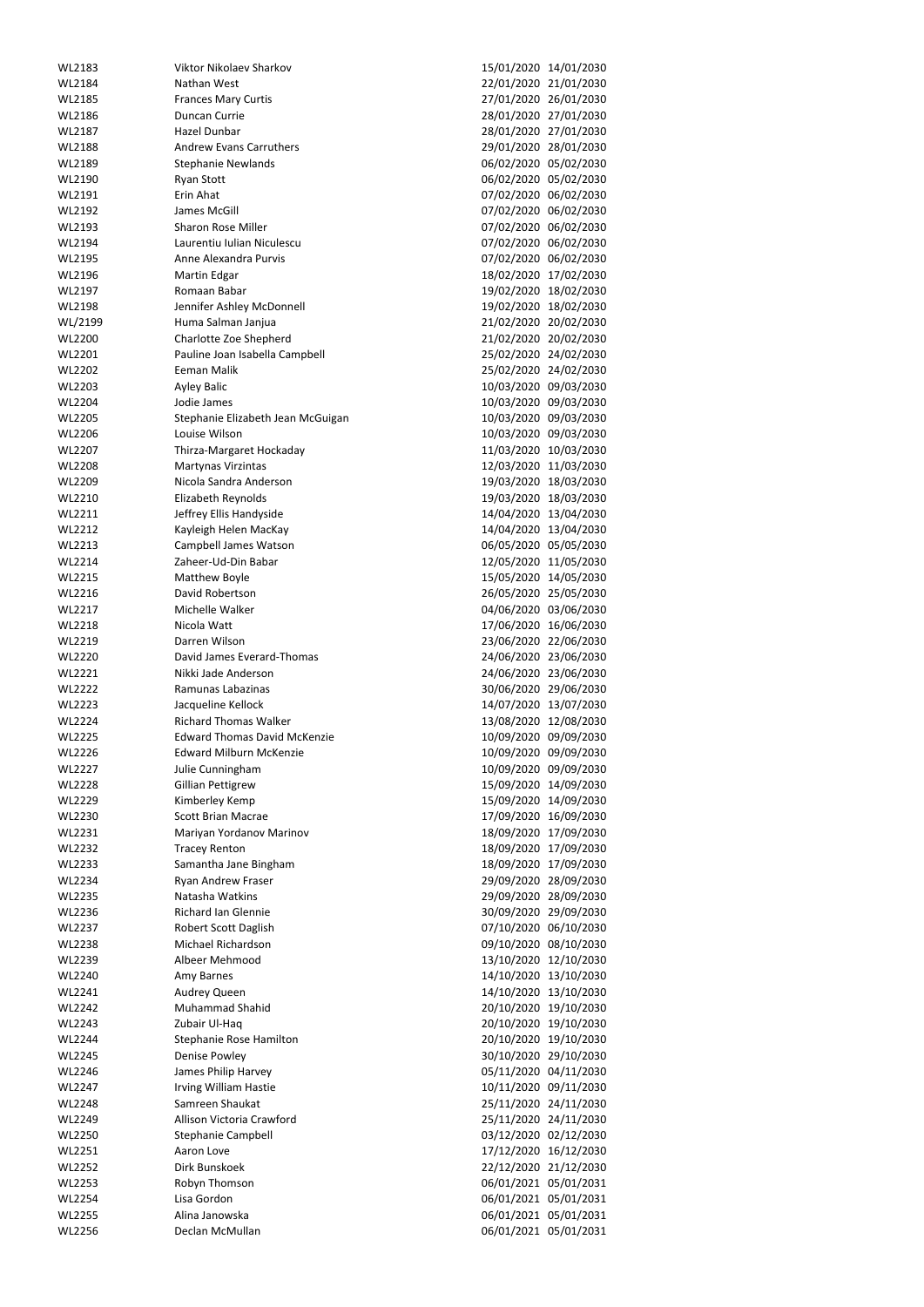| WL2257        | <b>Mohammad Sarfraz</b>          | 12/01/2021 11/01/2031 |
|---------------|----------------------------------|-----------------------|
| <b>WL2258</b> | Maya Margaret Todd               | 19/01/2021 18/01/2031 |
| WL2259        | Lisa Robertson                   | 02/02/2021 01/02/2031 |
|               |                                  |                       |
| WL2260        | Joanna Caroline Bunting          | 18/02/2021 17/02/2031 |
| WL2261        | Sheila Strickland                | 18/02/2021 17/02/2031 |
| WL2262        | Alan Love                        | 24/02/2021 23/02/2031 |
| WL2263        | Karen Lachlan                    | 26/02/2021 25/02/2031 |
| WL2264        | Kayley Steele                    | 10/03/2021 09/03/2031 |
| WL2265        | Heather Clayden                  | 30/03/2021 29/03/2031 |
| WL2266        | Hamid Reza Jahanfar              | 01/04/2021 31/03/2031 |
|               |                                  |                       |
| WL2267        | Asmat Mushtaq                    | 01/04/2021 31/03/2031 |
| WL2268        | Peter John Clarke                | 01/04/2021 31/03/2031 |
| WL2269        | Louise Hutton                    | 01/04/2021 31/03/2031 |
| WL2270        | Joanne Yvonne Wardrop            | 09/04/2021 08/04/2031 |
| WL2271        | <b>Arshad Aslam</b>              | 13/04/2021 12/04/2031 |
| WL2272        | Craig Johnston                   | 15/04/2021 14/04/2031 |
|               |                                  |                       |
| WL2273        | Joao Gabriel Franca Correia      | 20/04/2021 19/04/2031 |
| WL2274        | Janice Pollock                   | 28/04/2021 27/04/2031 |
| WL2275        | Christopher John David Pollock   | 28/04/2021 27/04/2031 |
| WL2276        | Maxwell Taylor                   | 28/04/2021 27/04/2031 |
| WL2277        | <b>Graeme Singer</b>             | 18/05/2021 17/05/2031 |
| WL2278        | Fiona Mary Wilson                | 18/05/2021 17/05/2031 |
| WL2279        | Gavin William MacKay             | 25/05/2021 24/05/2031 |
|               |                                  |                       |
| WL/2280       | Ryan Turnbull                    | 08/06/2021 07/06/2031 |
| WL2281        | Beth McKay23/06/2021             | 23/06/2021 22/06/2031 |
| WL2282        | Hege Victoria Moerk              | 23/06/2021 22/06/2031 |
| WL2283        | <b>Michael Thomas</b>            | 23/06/2021 22/06/2031 |
| WL2284        | Kasim Mustafa                    | 23/06/2021 22/06/2031 |
| WL2285        | Victoria Martha Harris           | 30/06/2021 29/06/2031 |
|               |                                  |                       |
| WL2286        | Alasdair Macdonald Day           | 06/07/2021 05/07/2031 |
| <b>WL2287</b> | <b>Claire Shek</b>               | 08/07/2021 07/07/2031 |
| <b>WL2288</b> | John Alexander Gillogley         | 08/07/2021 07/07/2031 |
| WL2289        | <b>Glynn Thomas MacDonald</b>    | 09/07/2021 08/07/2031 |
| WL2290        | Michelle Gatensby                | 14/07/2021 13/07/2031 |
| WL2291        | Jenna Bavidge                    | 14/07/2021 13/07/2031 |
| WL2292        | Lisa Anne Henderson              | 14/07/2021 13/07/2031 |
|               |                                  |                       |
|               |                                  |                       |
| WL2293        | Sarah Jane Margaret Montgomery   | 20/07/2021 19/07/2031 |
| WL2294        | Christy Rose McLauchlan          | 20/07/2021 19/07/2031 |
| WL2295        | Lesley Muir                      | 20/07/2021 19/07/2031 |
| WL2296        | Joel Saunderson                  | 20/07/2021 19/07/2031 |
|               |                                  |                       |
| WL/2297       | Santosh Kumar Pasupulati         | 20/07/2021 19/07/2031 |
| WL2298        | Courtney Lawson                  | 10/08/2021 09/08/2031 |
| WL2299        | <b>Andrew Carlin</b>             | 10/08/2021 09/08/2031 |
| WL2300        | Charlie Douglas                  | 10/08/2021 09/08/2031 |
| WL2301        | Ashley Elizabeth MacKenzie       | 10/08/2021 09/08/2031 |
| WL2302        | Ellie McLauchlan                 | 10/08/2021 09/08/2031 |
| WL2303        | Kerr John Garvie                 |                       |
|               |                                  | 10/08/2021 09/08/2031 |
| WL2304        | Kizzy Beth Osborne               | 17/08/2021 16/08/2031 |
| WL2305        | <b>Brett Adrian Welch</b>        | 17/08/2021 16/08/2031 |
| WL2306        | Philip George Winn               | 17/08/2021 16/08/2031 |
| WL2307        | Calum Alexander Armstrong Lawrie | 28/09/2021 27/09/2031 |
| WL2308        | Jack James Marr                  | 28/09/2021 27/09/2031 |
| WL2309        | Derek Livingstone                | 28/09/2021 27/09/2031 |
|               |                                  |                       |
| WL2310        | Ismail Elshani                   | 29/09/2021 28/09/2031 |
| WL2311        | <b>Melanie Fleming</b>           | 29/09/2021 28/09/2031 |
| WL2312        | Laura Caitlin Dakers             | 29/09/2021 28/09/2031 |
| WL2313        | <b>Michael Thomas Norton</b>     | 30/09/2021 29/09/2031 |
| WL2314        | Marie-Claire Meikle              | 06/10/2021 05/10/2031 |
| WL2315        | Laura Jane Wason                 | 20/10/2021 19/10/2031 |
| WL2316        |                                  |                       |
|               | Craig Aldridge                   | 28/10/2021 27/10/2031 |
| WL2317        | Colin David William Coonie       | 28/10/2021 27/10/2031 |
| WL2318        | <b>Ellie Simone Preece</b>       | 28/10/2021 27/10/2031 |
| WL2319        | <b>Brian Kerr</b>                | 28/10/2021 27/10/2031 |
| WL2320        | Jamie Hamilton Temperley         | 28/10/2021 27/10/2031 |
| WL/2321       | Jodie Stillie                    | 03/11/2021 02/11/2031 |
| WL2322        | Anne Christina Simpson           | 03/11/2021 02/11/2031 |
|               |                                  |                       |
| WL2323        | Victoria Catherine Mary McGarty  | 03/11/2021 02/11/2031 |
| WL2324        | <b>Karen Gunning</b>             | 03/11/2021 02/11/2031 |
| WL2325        | Nicholas Aaron Pert              | 03/11/2021 02/11/2031 |
| WL2326        | Adam George Whyte                | 09/11/2021 08/11/2031 |
| WL2327        | Liliana Maria Gajos-Kotula       | 10/11/2021 09/11/2031 |
| WL2328        | Stephen Roderick Thomas Graham   | 18/11/2021 17/11/2031 |
| WL2329        | Amy Wilson                       | 25/11/2021 24/11/2031 |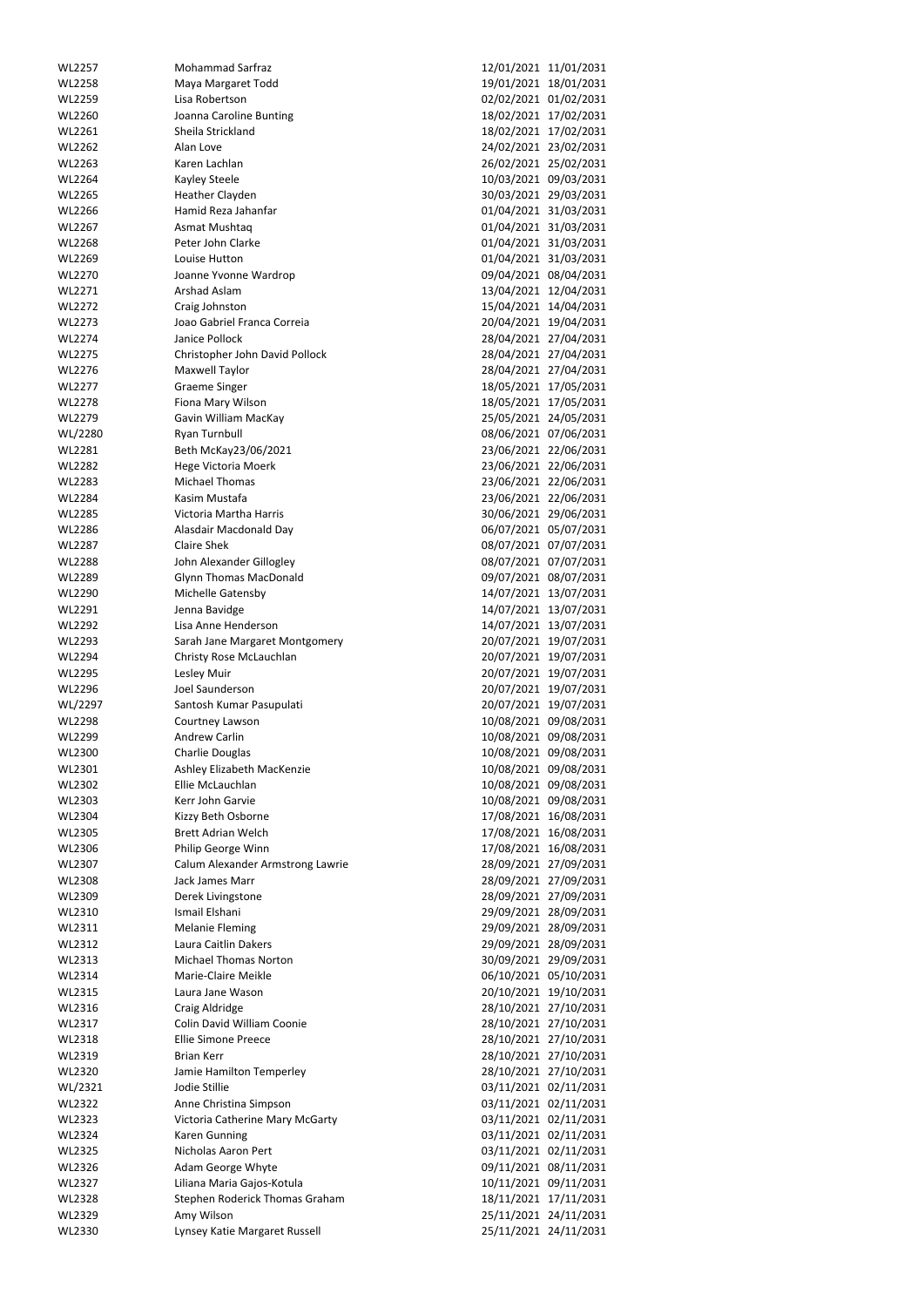| WL2331  | <b>Claire-Marie Martindale</b>   | 25/11/2021 24/11/2031 |                       |
|---------|----------------------------------|-----------------------|-----------------------|
| WL2332  | Ross McKechnie                   |                       | 25/11/2021 24/11/2031 |
|         |                                  |                       |                       |
| WL2333  | Joanne Kane Thomson              |                       | 25/11/2021 24/11/2031 |
| WL2334  | Anna Margaret White              |                       | 08/12/2021 07/12/2031 |
| WL2335  | <b>Drew Matthews</b>             |                       | 08/12/2021 07/12/2031 |
| WL/2336 | Rachel King                      |                       | 14/12/2021 13/12/2031 |
| WL/2337 | <b>Craig Forrest</b>             |                       | 14/12/2021 13/12/2031 |
| WL/2338 | Emma Louise Young                |                       | 14/12/2021 13/12/2031 |
|         |                                  |                       |                       |
| WL/2339 | Sadiq Abdul Farooq               |                       | 29/12/2021 28/12/2031 |
| WL/2340 | Afzaal Hussain                   |                       | 29/12/2021 28/12/2031 |
| WL/2341 | Sam Stuart Waddell               |                       | 29/12/2021 28/12/2031 |
| WL/2342 | Kevin Henderson                  |                       | 30/12/2021 29/12/2031 |
| WL/2343 | Daniel Livingstone               |                       | 30/12/2021 29/12/2031 |
| WL/2344 | Lesley-Anne Wicks                |                       | 05/01/2022 04/01/2032 |
| WL/2345 | <b>Ronin Watt</b>                |                       | 11/01/2022 10/01/2032 |
| WL/2346 | Maria Teresa Millar              |                       | 12/01/2022 11/01/2032 |
|         |                                  |                       |                       |
| WL/2347 | Dylan Turner                     |                       | 12/01/2022 11/01/2032 |
| WL/2348 | Mohsan Iqbal                     |                       | 12/01/2022 11/01/2032 |
| WL/2349 | Isla Kate Stewart Hall           |                       | 13/01/2022 12/01/2032 |
| WL/2350 | Thomas Alan Cunningham           |                       | 18/01/2022 17/01/2032 |
| WL/2351 | Janet Busby                      |                       | 21/01/2022 20/01/2032 |
| WL/2352 | Simon Ramsay                     |                       | 21/01/2022 20/01/2032 |
| WL/2353 | Shannon Hoggan                   |                       | 26/01/2022 25/01/2032 |
| WL/2354 | Timea-Melinda Kovacs             |                       | 27/01/2022 26/01/2032 |
|         |                                  |                       |                       |
| WL/2355 | David Scott Oliver               |                       | 04/02/2022 03/02/2032 |
| WL/2356 | Mirza Schraz Baig                |                       | 08/02/2022 07/02/2032 |
| WL/2357 | Ayden Greer                      |                       | 11/02/2022 10/02/2032 |
| WL/2358 | Carol Robertson                  |                       | 11/02/2022 10/02/2032 |
| WL/2359 | Alan Young                       |                       | 15/02/2022 14/02/2032 |
| WL/2360 | Christopher Duff                 |                       | 15/02/2022 14/02/2032 |
| WL/2361 | Peter Andrew Williamson          |                       | 15/02/2022 14/02/2032 |
| WL/2362 | <b>Mohammed Nasar</b>            |                       | 15/02/2022 14/02/2032 |
|         |                                  |                       |                       |
| WL/2363 | David O'Neill                    |                       | 16/02/2022 15/02/2032 |
| WL/2364 | Noman Khan                       |                       | 24/02/2022 23/02/2032 |
| WL/2365 | Lorna Anne Ritchie               |                       | 24/02/2022 23/02/2032 |
| WL/2366 | Kimberley Brown                  |                       | 03/03/2022 02/03/2032 |
| WL/2367 | Simeon Janis Valuks              |                       | 08/03/2022 07/03/2032 |
|         | Ashraf Mannathara Alikunju       | 08/03/2022 07/03/2032 |                       |
|         |                                  |                       |                       |
| WL/2368 |                                  |                       |                       |
| WL/2369 | Gavin Paul Heggie                |                       | 08/03/2022 07/03/2032 |
| WL/2370 | Louise Elizabeth Brady           |                       | 16/03/2022 15/03/2032 |
| WL/2371 | <b>Ryan Roberts</b>              |                       | 23/03/2022 22/03/2032 |
| WL/2372 | Shahid Ahmed                     |                       | 23/03/2022 22/03/2032 |
| WL/2373 | Curtis Stephen William Alexander |                       | 25/03/2022 24/03/2032 |
| WL/2374 | Michael Delaney                  |                       | 25/03/2022 24/03/2032 |
| WL/2375 | Susan Walker                     |                       | 25/03/2022 24/03/2032 |
| WL/2376 |                                  |                       | 25/03/2022 24/03/2032 |
|         | Christopher Paul Thynne          |                       |                       |
| WL/2377 | Siddhesh Suhas Gavanakar         |                       | 25/03/2022 24/03/2032 |
| WL/2378 | Susheel Kumar                    |                       | 25/03/2022 24/03/2032 |
| WL/2379 | William Robert Borthwick         |                       | 25/03/2022 24/03/2032 |
| WL/2380 | Joyce Dawn Armstrong             |                       | 30/03/2022 29/03/2032 |
| WL/2381 | Molly Joanne Chisholm            |                       | 05/04/2022 04/04/2032 |
| WL/2382 | Sarah Louise Williamson          |                       | 05/04/2022 04/04/2032 |
| WL/2383 | Rohaan Ashraf                    |                       | 07/04/2022 06/04/2032 |
| WL/2384 | Anna Kaniecka                    |                       | 08/04/2022 07/04/2032 |
| WL/2385 | Calum Ross O'Connor              |                       | 08/04/2022 07/04/2032 |
|         |                                  |                       |                       |
| WL/2386 | Michael Brendan Smith            |                       | 20/04/2022 19/04/2032 |
| WL/2387 | Shona Marie MacNab               |                       | 20/04/2022 19/04/2032 |
| WL/2388 | <b>Claire Emily Townsend</b>     |                       | 20/04/2022 19/04/2032 |
| WL/2389 | <b>Brooke Douglas Symon</b>      |                       | 20/04/2022 19/04/2032 |
| WL/2390 | Megan Georgina Harris            |                       | 20/04/2022 19/04/2032 |
| WL/2391 | Joshua Chapman                   |                       | 20/04/2022 19/04/2032 |
| WL/2392 | Katherine Williamson             |                       | 20/04/2022 19/04/2032 |
| WL/2393 | Gary Anderson                    |                       | 21/04/2022 20/04/2032 |
| WL/2394 | Ciaran Kitchin                   |                       | 25/04/2022 24/04/2032 |
| WL/2395 | Mantas Lozys                     |                       | 26/04/2022 25/04/2032 |
|         |                                  |                       |                       |
| WL/2396 | Sintija Kleine                   |                       | 19/05/2022 18/05/2032 |
| WL/2397 | Charlene Watson                  |                       | 19/05/2022 18/05/2032 |
| WL/2398 | Alasdair Gunn                    |                       | 24/05/2022 23/05/2032 |
| WL/2399 | Aimee Ryce                       |                       | 31/05/2022 30/05/2032 |
| WL/2400 | Amanda Claire Campbell           |                       | 02/06/2022 01/06/2032 |
| WL/2401 | Julie Marie Lambie               |                       | 02/06/2022 01/06/2032 |
| WL/2402 | Fiona Flanagan                   |                       | 02/06/2022 01/06/2032 |
| WL/2403 | Patricia Sarah Neil              |                       | 02/06/2022 01/06/2032 |